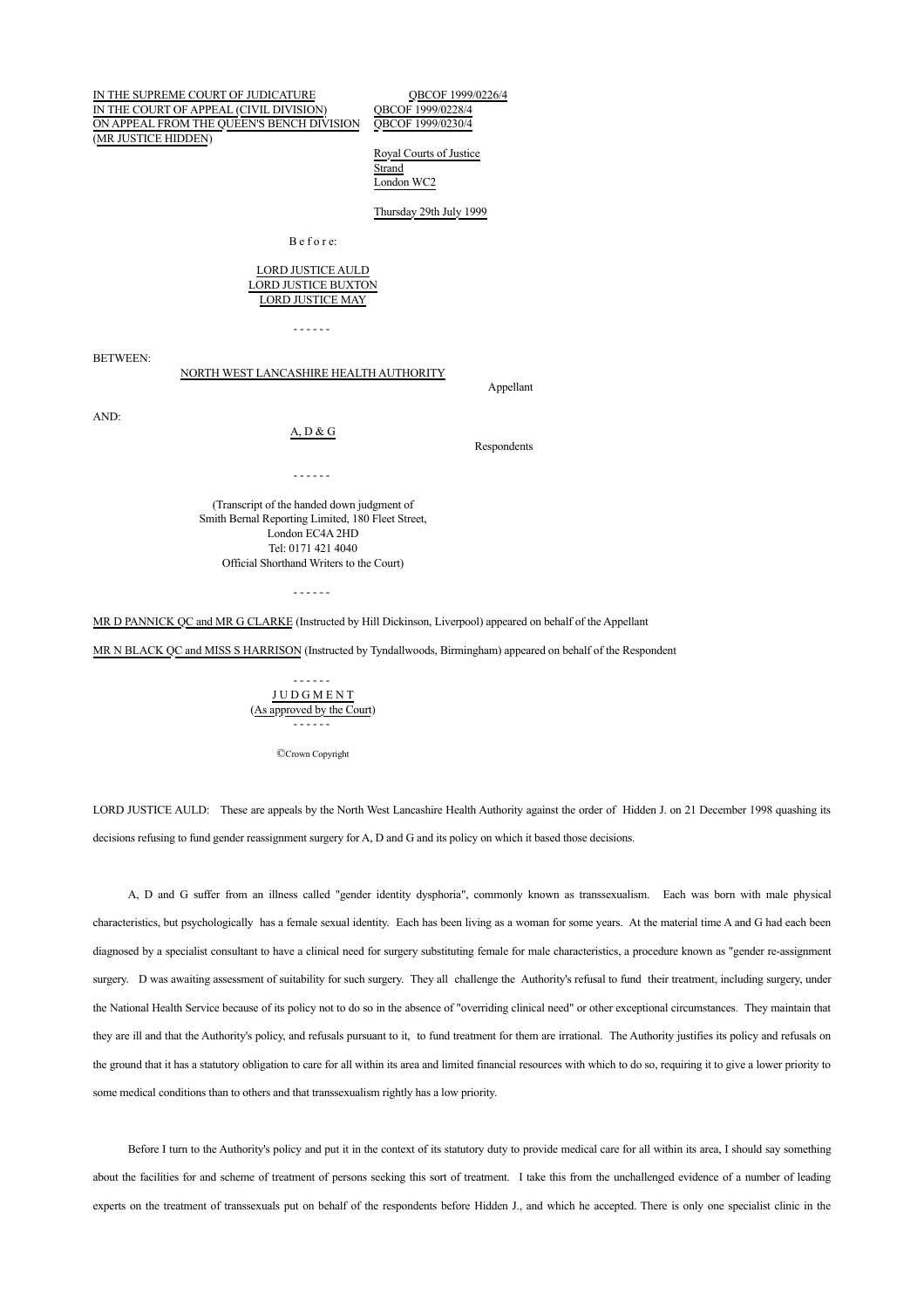country, the Gender Identity Clinic in the Charing Cross Hospital in London. Patients suspected of suffering from transsexualism are normally referred to the Clinic for diagnosis and appropriate treatment from all over the country. The starting point for anyone seeking treatment is a period of consultation with a specialist there to diagnose his or her condition and to assess suitability for treatment. If considered suitable, this may be followed by a course of administration of hormones and psychiatric "monitoring" and a period of living and working as a woman ("the real life test") and, finally, in appropriate cases by surgery. All this may take up to two years or more.

The Authority has no comparable facilities or consultant psychiatrists with similar specialist expertise. If it were to accept responsibility for funding such treatment for a patient within its area, it would have to do so by making an "extra-contractual referral" to the Charing Cross Clinic. And the Clinic will normally only accept a patient for that course of treatment against a commitment from the Authority that it will meet the cost of surgery should it prove necessary. In 1995 the cost of surgery was at least £8,000. Transsexualism is a rare condition and only a small number of patients accepted by the Charing Cross Clinic for preparatory counselling, hormonal treatment and monitoring ever reach the stage of surgery.

In 1995 the appellant Authority succeeded the Blackpool Health Authority on its amalgamation with another Authority. Until then the Blackpool Health Authority had funded gender reassignment treatment where a local consultant psychiatrist recommended that it was necessary. In 1993/94 it had referred 13 patients to the Charing Cross Clinic. As will appear, the Authority in 1995 adopted a new highly restrictive policy against such referral, and since then has made no referrals.

The Authority's statutory obligations

The National Health Service Act 1977, by section 1(1), imposes on the Secretary of State a duty -

"... to continue the promotion in England and Wales of a comprehensive health service designed to secure improvement - (a) in the physical and mental health of the people of those countries, and (b) in the prevention, diagnosis and treatment of illness, and for that purpose to provide or secure the effective provision of services in accordance with this Act."

In section 3, it elaborates on that duty by obliging him -

" ... to provide ... to such extent as he considers necessary to meet all reasonable requirements - ... (e) such facilities for the prevention of illness, the care of persons suffering from illness and the after-care of persons who have suffered from illness as he considers are appropriate as part of the health service; (f) such other services as are required for the diagnosis and treatment of illness."

It is important to note the qualifications in those provisions, as this Court observed in R v. North & East Devon Health Authority, ex p. Coughlan 16th July 1999 (unreported), at page 8 of the transcript. The first is that section 1(1) does not oblige the Secretary of State to provide a comprehensive health service, but "to continue to promote" such a service. The second and third are that section 3 limits his duty of provision of services "to such extent as he considers necessary to meet all reasonable requirements", and, in the case of the facilities referred to in (e), to those "he considers are appropriate as part of the health service".

The 1977 Act provides, by section 13, that the Secretary of State may direct a Regional Health Authority to exercise those functions and that the Authority has a duty to comply with such direction. The Secretary of State, by the National Health Service (Functions of Health Authorities and Administration Arrangements) Regulations 1996 (1996 No. 708), has directed that the appellant and other Regional Health Authorities shall exercise the functions in sections 1

and 3 of the Act, thus imposing on them the duty to provide

"to such extent as [it] considers necessary to meet all reasonable requirements ... such ... services as are required for the diagnosis and treatment of illness".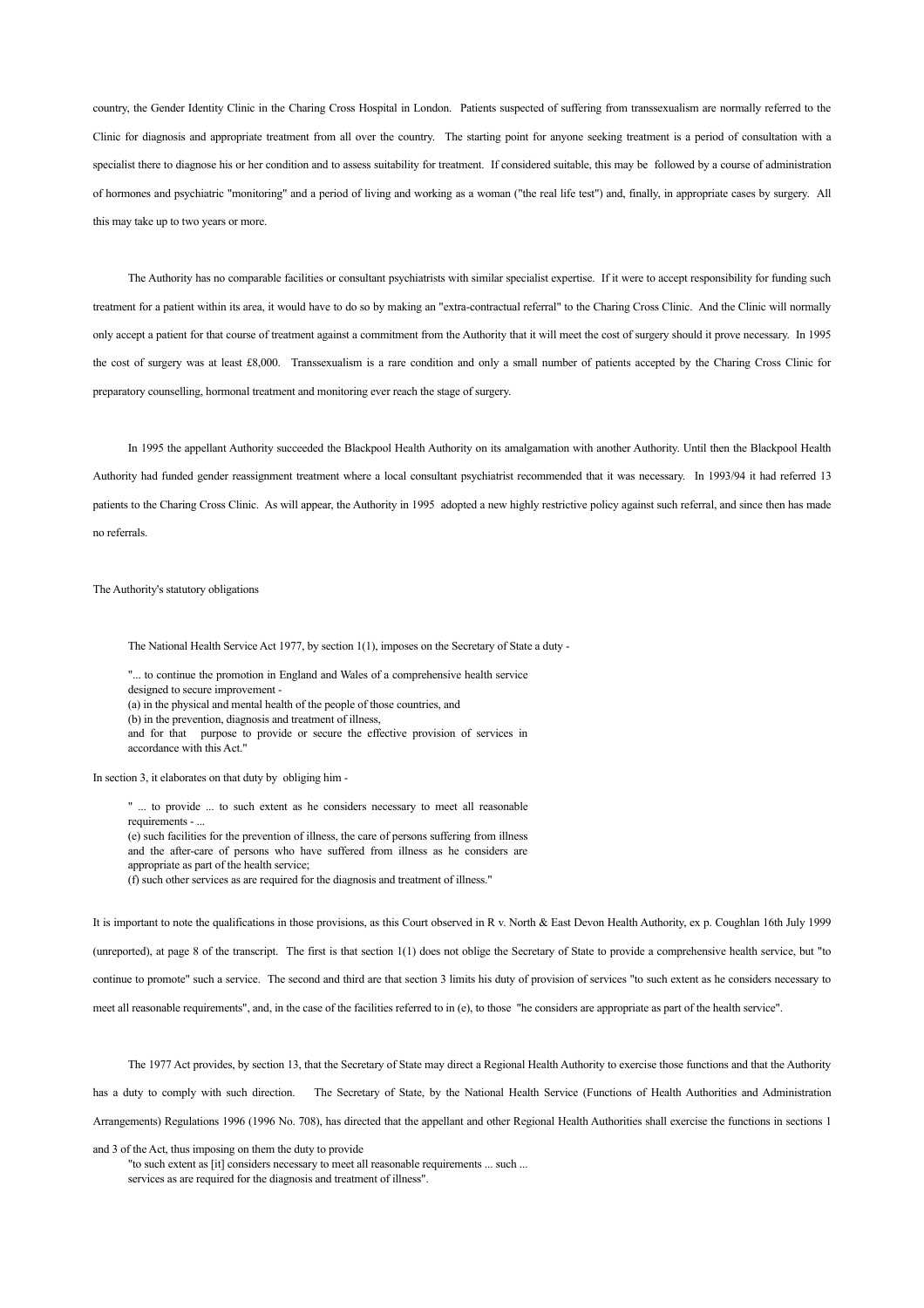The Act, in section 128, defines the word "illness" as including "mental disorder within the meaning of the Mental Health Act 1983 and any ... disability requiring

medical ... treatment or nursing". It is common ground for the purpose of this appeal that transsexualism is an illness in the nature of a mental disorder for the

purposes of sections 1 and 3.

The qualifications in the statutory duties imposed by the 1977 Act to which I have referred make plain that it is for the Authority to judge what services it

should provide, and to what extent, to meet all reasonable requirements for them. In Coughlan the Court said as to the originating and corresponding obligations

## of the Secretary of State, at page 9 of the transcript:

"25. When exercising his judgment he has to bear in mind the comprehensive service which he is under a duty to promote as set out in section 1. However, as long as he pays due regard to that duty, the fact that the service will not be comprehensive does not mean that he is necessarily contravening either section 1 or section 3. The truth is that, while he has the duty to continue to promote a comprehensive free health service and he must never, in making a decision under section 3, disregard that duty, a comprehensive health service may never, for human, financial and other resource reasons, be achievable. Recent history has demonstrated that the pace of developments as to what is possible by way of medical treatment, coupled with the ever increasing expectations of the public, mean that the resources of the NHS are and are likely to continue, at least in the foreseeable future, to be insufficient to meet demand.

26. In exercising his judgment the Secretary of State is entitled to take into account the resources available to him and the demands on those resources. In R v. Secretary of State for Social Services and Ors ex parte Hincks [1980] 1 BMLR 93 the Court of Appeal held that section 3(1) of the Health Act does not impose an absolute duty to provide the specified services. The Secretary of State is entitled to have regard to the resources made available to him under current government economic policy."

#### The Authority's policy

In 1995 the Authority adopted a policy allocating a low priority for public funding of procedures it considered to be clinically ineffective in the sense of achieving no or little clinical gain. It was entitled "Medical Procedures Of No Beneficial Health Gain Or No Proven Benefit". It referred, in paragraph 1.1, to its predecessors' policies, under the then "internal market" system, to provide "more effective health care", to "promote effective health gain, rather than ... ineffective health care", and of "a limited number of procedures where there should be restrictions on the level of care purchased, or procedures which should not be purchased at all ... subject to overriding clinical need". In paragraph 2, under the heading "Background", it set out the Authority's thinking as to what would

normally qualify as "effective" health care, that is, medically effective rather than the broader notion of effective allocation of medical resources: "2.1 ... doctors have been carrying out for many years a wide range of medical procedures only marginally related to the promotion of health gain.

2.2 ... a wide variety of medical procedures currently in use within the NHS cannot be demonstrated in research trials to have any clinical effectiveness. The NHS Executive has, therefore, urged health authorities to reallocate purchasing priorities to promote the use of more effective treatments at the expense of those which are of no proven benefit.".

Paragraph 2 continued by referring to the sometimes conflicting demands of restrictions on resources and the desire to allow doctors a wide range of clinical judgment, and provided that the Authority should follow the path of other authorities in rationing some services "on social rather than medical grounds".

The Authority set out in paragraph 4.1 a number of procedures which it had identified, after consultation, as falling into the lowest 10% in terms of priority for treatment and which it would not provide "except in cases of overriding clinical need". They included, along with gender reassignment, cosmetic plastic surgery, reversal of sterilisation, correction of shortsightedness, all forms of alternative medicine undertaken outside the National Health Service and homeopathy "except when the effectiveness of the treatment has been scientifically proven and accepted by a substantial and appropriate body of medical opinion". In the case of gender reassignment, it drew a further distinction, in paragraph 4.3 and resolution (iv), between treatment provided by it and outside its area: "Gender reassignment (surgical treatment and/or specialist counselling outside the District) will not be purchased".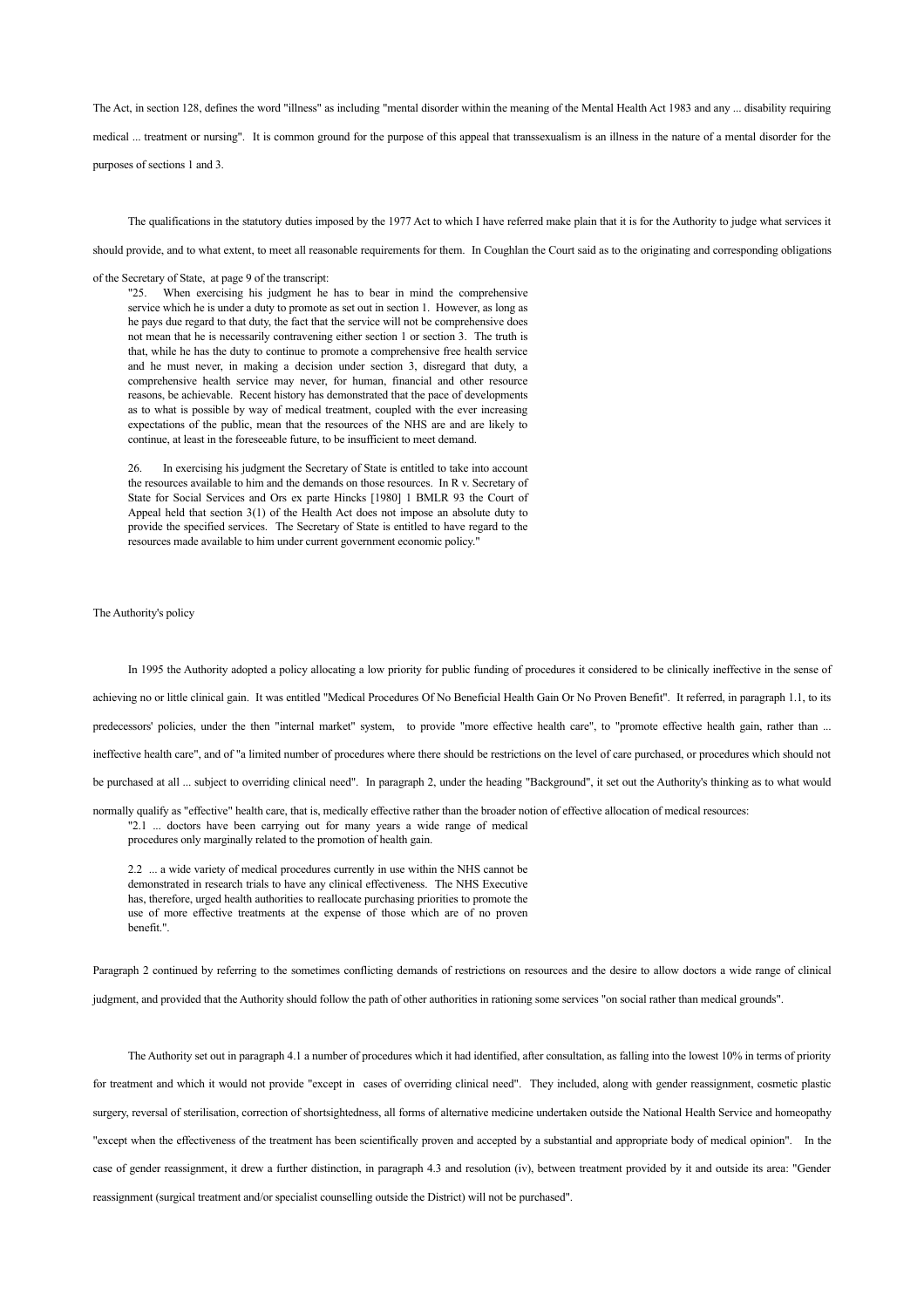In 1998 the Authority revised its 1995 policy "in the light of two further years of corporate experience and healthcare development". The revision

expressed an increased emphasis on the "appropriateness" of treatment for public funding in addition to its medical "effectiveness". It provided, under the heading

"Appropriate, effective and cost effective health care":

"2.1 Interventions on the human body are not always related to ill health, but may be related to a desire to achieve an ideal body image or a bodily function that cannot currently be achieved. This is complicated by the fact that their supporters often describe the desire for intervention in medical terminology, and indeed point out that a lack of complete well-being may itself be a health problem. Nevertheless reasonable health authorities will wish to define the limits of the interventions which they wish to commission, and thus ensure that the resources are used appropriately."

Then, in paragraph 2.2, it set out four possible categories of "[h]ealth care interventions. One of them was for procedures which had not been tested by

carefully conducted scientific research and where it was uncertain whether the interventions are effective, ineffective or harmful. The Authority, in its evidence to

Hidden J, placed gender reassignment surgery in that category. Such procedures, the Policy stipulated, "should be commissioned only with caution, preferably

as part of a formal evaluation" to ensure that resources were used "effectively". The paragraph then concluded with this further cautionary restraint:

"2.3 The fact that a service is effective and appropriate still does not mean that it represents a good use of NHS resources. It may produce only a small and unimportant improvement in health. It may produce benefits for only a small number of people. Its uncontrolled use may consume resources that could more appropriately be used for other patients. In such circumstances, protocols and service agreements, supported by clinical judgments will ensure that the service is available to patients who can expect to achieve the greatest benefits. They will also ensure that the service does not consume resources excessively relative to competing priorities. Resources will thus be used cost effectively."

Paragraph 3, under the heading "Health care that will not be commissioned or which will be commissioned only with restrictions", included gender

reassignment along with a number of other procedures including "alternative medicine", surgery for varicose veins, various forms of cosmetic healthcare such as

plastic surgery, tattoo removal, face lift and hair transplantation, and reversal of sterilisation. Paragraph 3.11, in setting out the specific restrictions applicable to

gender reassignment, in truth almost completely excludes it as a candidate for treatment: "Gender reassignment Persons wishing to adopt the role of the opposite gender ... have access to the general psychiatric and psychological services available within the

contract portfolio. However, no such service will be commissioned extra-contractually. The Health Authority will not commission drug treatment or surgery that is intended to give patients the physical characteristics of the opposite gender.

In the event of requests for special consideration, a diagnosis of a gender identity disorder ..., evidence that the person has successfully adapted to the opposite gender role, or clinical advice that the person is suitable for surgery, will not (separately or in combination) be regarded as overriding clinical need or exceptional circumstances. ..."

The second paragraph in that passage indicates, somewhat obliquely, the possibility of some exception to the almost complete ban in the first paragraph.

And paragraph 5.1, under the heading "Exceptions", underlines how limited the Authority intended it to be:

... the Director of Public Health and Health Policy is authorised to consider exceptions to this policy on the basis of overriding clinical need. Such exceptions will be rare, unpredictable and will usually be based on circumstances that could not have been predicted at the time when the policy was adopted. They cannot therefore be defined. However, except when indicated otherwise above, the following circumstances may contribute to a case for exceptional funding: i) When there is evidence (including consultant advice) that the problem is the cause of serious mental illness, which can be expected to be substantially improved if

the exception is granted. (This must be distinguished from the disappointment and reactive depression resulting from ineligibility for treatment, which would not be regarded as exceptional). ...'

Thus, the only material illustration in the Policy of the degree of overriding clinical need that might justify an exception is serious mental illness which the

treatment could be expected substantially to improve.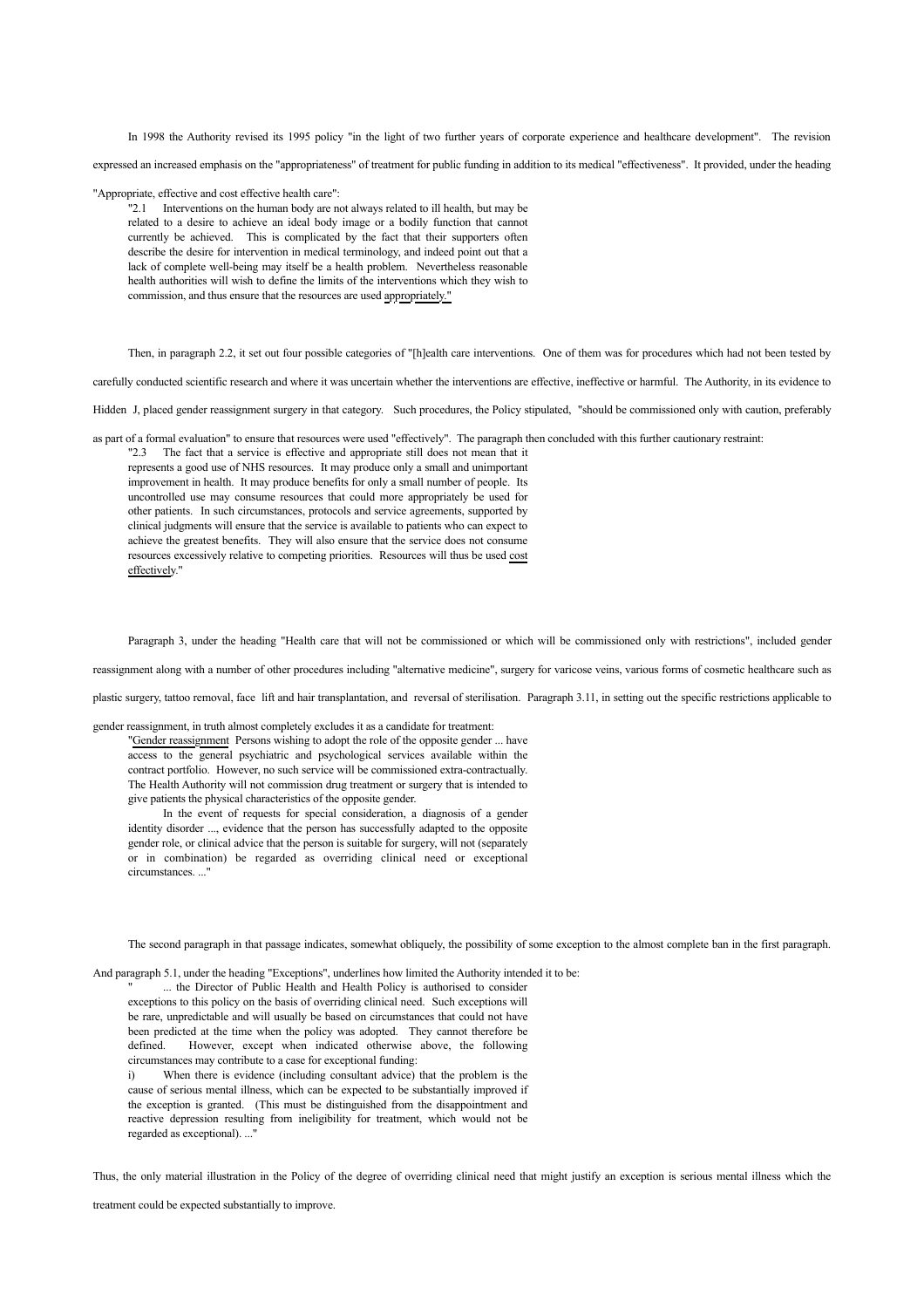The Authority has established a machinery for considering exceptions to those forms of health care that it will not normally provide or which it will provide only subject to restrictions. It is contained in a policy document adopted in 1997. It provides that, in general, the onus is on the referring practitioner to provide the Authority with the information necessary to enable it to determine whether the circumstances of the patient concerned "constitute[s] a 'special case' and a justifiable exception to the policy". It delegates the function of so determining in each individual case to its Director of Public Health & Health Policy. In the event of a patient or a "relevant clinician" disagreeing with the Director's decision, the Policy requires the matter to be referred to a panel consisting of himself, the Authority's Chief Executive, a non-executive director and a general practitioner member of the Authority's Commissioner Body. The function of the panel is to discuss the case and "to ensure that all the necessary information has been taken into account by the Director ... in reaching his decision".

### The decisions challenged

In 1996 and 1997 the Authority refused the three respondents' requests for funding for extra-contractual referral to the Charing Cross Clinic for diagnosis and gender reassignment treatment. It did so in each case pursuant to its 1995 Policy and notwithstanding recommendations from psychiatric consultants of their suitability for treatment, their own expressions of distress and depression at their inability to obtain it otherwise than through the National Health Service, and, in A's case, her assertion that the resultant stress had caused her to develop epilepsy. In early 1998 panels constituted under the 1997 Policy considered the respondents' "appeals" and recommended their dismissal, the recommendation in each being in similar terms. They reported to the Authority that they had considered: its 1995 and 1998 Policies and a summary of the circumstances and of the information provided by the respondent, her general practitioner and/or consultant psychiatrist and her solicitor. Each panel expressly recorded that they had not considered the cost of treatment or the appropriateness of the Authority's policy. Their conclusions in each case were: 1) that there were no exceptional clinical features (and that, in A's case, her claim of epilepsy was not substantiated by any medical report and the Authority's medical advisers considered that transsexualism could not be a cause of epilepsy); and 2) that, accordingly, there was no reason to override the Authority's normal policy of refusal of gender reassignment treatment. In each case the Authority acted on the panel's recommendation and confirmed its refusal to fund the sought treatment.

## The evidence

The Authority put evidence before Hidden J. in support of its policy and its application of it in the respondents's cases in the form of affidavits of Dr. Anthony Sudell, its consultant in public health medicine (the author of the proposal document giving rise to the 1998 Policy) and of Dr. Christopher Harrison, its Director of Public Health and Health Policy.

Dr. Suddell stated that: the Authority had limited resources and many demands on them; it had to try to make the best use of them in order to comply with its statutory duty to provide or secure the effective provision of services for all in its area for whom it is responsible; it followed that it had to consider both its obligation to patients generally as well as to each patient individually; and, in doing so, it had a responsibility, so far as possible, to keep within its resources; it could not afford all services of proven effectiveness, so had to make difficult decisions; no treatment was absolutely excluded; claims for treatment as exceptional cases were considered and decided individually on their clinical merits and without regard to the cost of the requested treatment. He also emphasised that the case of each respondent was considered on its individual merits. In his description of the 1998 Policy he included gender reassignment treatment among those procedures which the Authority would not normally commission "predominantly on grounds of appropriateness". Later, he also expressed reservations as to its "effectiveness".

As to "appropriateness", the Authority's Policies and Dr. Sudell's elaboration of them indicate that it did not normally regard it as appropriate to fund such treatment however effective it might be. Thus, Dr. Sudell in considering the possible bases on which an individual might be able to establish an exceptional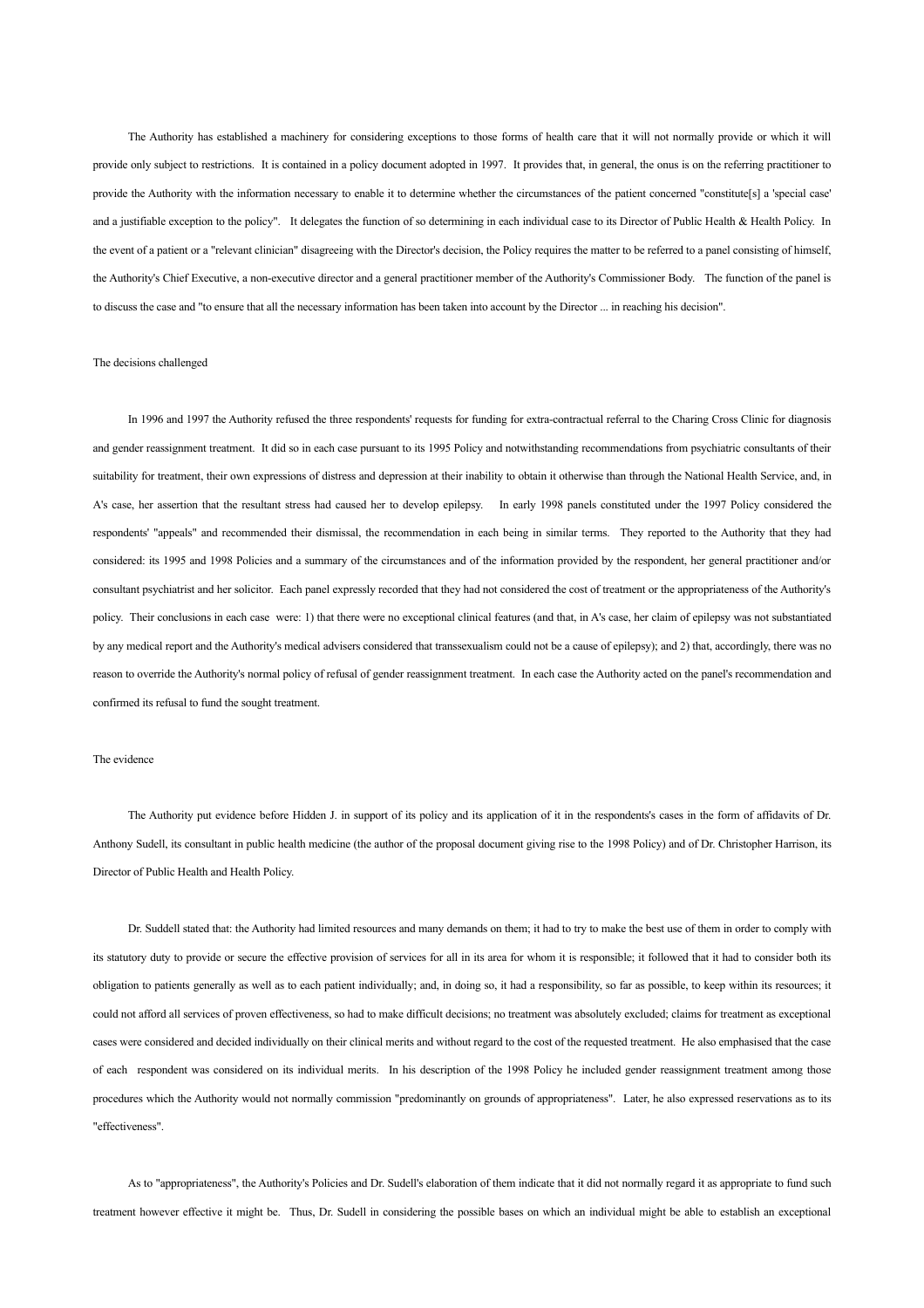#### clinical need for gender reassignment treatment, stated:

"31. ... there are certain services in respect of which it is difficult to imagine what an exceptional clinical need for services might be. For reasons which I indicate below, one such service is gender reassignment. This does not detract from the consideration of each individually on its merits."

As the three respondents' applications were the only gender reassignment cases which the Authority had been asked to fund as an exception to its Policy, Dr. Sudell sought to give an indication of what might amount to an exception in respect of this and other conditions. He referred to "substantial evidence of serious psychiatric pathology", by which he meant "either a psychotic illness in which the patient has lost touch with reality or a serious current and depressive illness, which he equated with "a disease". He contrasted such a condition with "a depression resulting from a loss or disappointment", which would not qualify. Later, when dealing with the individual cases of the respondents - and in accord with paragraph 5.1i) of the 1998 Policy - he expressed the threshold of appropriateness as one of proof of "serious mental illness". "Consequently", he stated "the ... Authority does not regard 'gender dysphoria' a serious psychiatric pathology" or, as he put it in a second affidavit, "a disease".

Thus, according to Dr. Sudell, despite the Authority's apparent acceptance in these proceedings that transsexualism is an illness, it is unlikely to qualify as an exception to the Policy because it is not a serious illness. I refer to the Authority's "apparent" acceptance of the condition as an illness because, as I have indicated, both its 1995 and 1998 Policies bracketed it with such procedures as tattoo removals, face lifts, hair transplantations and reversal of sterilization; and

Dr. Sudell, in the following paragraphs of his first affidavit, reveals a degree of scepticism about the medical nature of the condition: "42. It is the view of the ... Authority (paragraph 2 of the 1998 Policy) that 'interventions on the human body are not always related to ill health, but may be related to a desire to achieve an ideal body image or a bodily function that cannot currently be achieved. This is complicated by the facts that their supporters often describe the desire for intervention in medical terminology'.

43. Consequently, although a condition is recognised by a group of medical practitioners the ... Authority would not necessarily regard this as giving it the status of a disease.

44. The ... Authority's view is that the comments above apply to gender dysphoria, and therefore that treatment for gender dysphoria is not a condition for which ... Authority funded treatment is appropriate. However, psychological distress (which may result from difficulties with gender identity) may be appropriate for ... Authority funded treatment, and therefore the ... Authority is willing to commission support for such cases within its contracts." [namely,for limited consultation of local practitioners with a view to acceptance of their condition - see below]

Dr. Sudell's second position was that, even if the Authority were to regard transsexualism as a condition appropriate for treatment, it would not fund treatment leading to and including surgery because there was uncertainty about the effectiveness of surgery in two respects. First, in his general indication of what might qualify as an exception - and in accord with paragraph 5.1 i) of the 1998 Policy - he stated that the Authority would require "evidence that the procedure would produce a clinically significant and sustained improvement in the psychiatric condition". He contrasted it with surgery in most cases of illness in that it destroyed healthy, not unhealthy, organs, and expressed the belief that the correct medical strategy would be "to attempt to treat the alleged disease by helping the patients to accept their biological gender". Second, he doubted the accuracy of medical literature indicating a success rate of nearly 88% of reassignment surgery from male to female gender. He pointed to the absence of any controlled randomised studies comparing the outcomes for patients who had and who had not received surgery; he suggested the possibility of bias on the part of those responsible for the medical literature; and he maintained that it did not indicate what the long term results of surgery might be.

Dr. Sudell's reservations on these matters was challenged by a large body of evidence on affidavit and in written statements from leading experts on the subject relied on by the respondents. They included Dr. Ludovicus Gooren from the Netherlands, Professor Russell Reid from the Hillingdon Hospital, Professor Richard Green of the Charing Cross Hospital and a number of other consultant psychiatrists. First, they made the critical point that to consider gender reassignment surgery as simply the removal of healthy organs was to overlook the Authority's ostensible acknowledgement that, healthy organs or no, a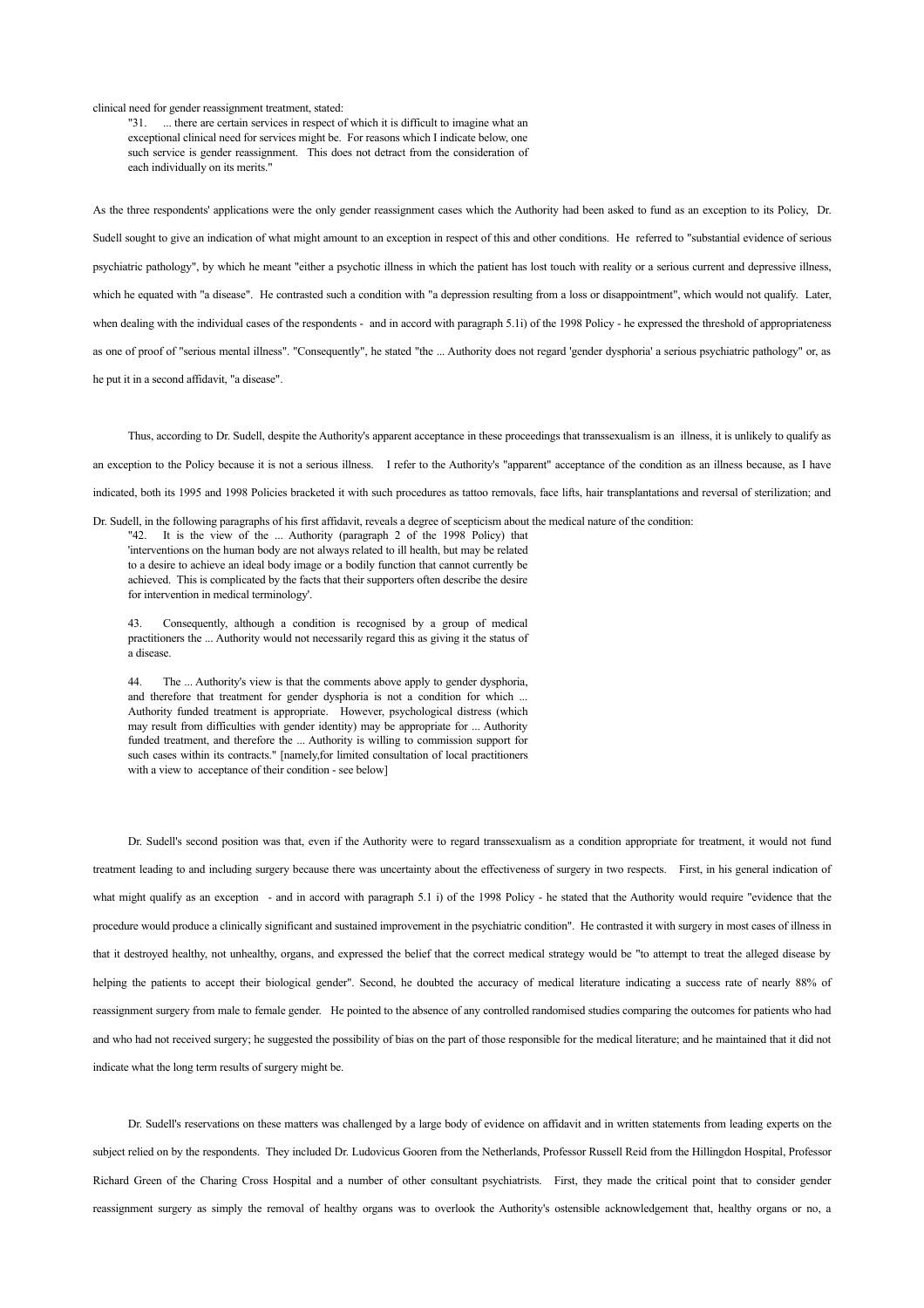transsexual was ill and could remain ill without their removal. Second, they stated with some vehemence that psycho-therapy to reconcile transsexuals to their biological gender is inappropriate and ineffective treatment for patients who have satisfied the "real life test". Some stated that to attempt it in such circumstance would be professionally negligent. They all asserted that hormonal and surgical treatment was recognised as the only suitable and effective treatment for the condition.

Dr. Sudell turned finally to the question of priority, making the obvious and valid point that the Authority had to make many difficult decisions about the allocation of its limited resources between many competing demands, and, in doing so, had to establish priorities for funding. He stressed, in his second affidavit, the Authority's obligations to the general public for whose care it was responsible as well as the interests of each individual applicant for funding. He confirmed what is apparent from both the 1995 and 1998 Polices, that "gender reassignment surgery is considered by the ... Authority to be of a low priority".

Dr. Harrison illustrated the severe financial problems for the Authority in making adequate provision for life-threatening and other really serious illnesses, such as heart disease, cancer, kidney disease requiring dialysis, HIV and AIDS and severe osteo-arthritis requiring joint replacements. He contrasted such clearly urgent and substantial demands on the Authority's resources with those of gender reassignment treatment and, more recently, prescription of the drug Viagra for

impotence. Towards the end of his affidavit he stated:

The point that I am seeking to make here is that, whilst the Health Authority sympathises with the Applicants, as it does with all those who are experiencing health problems of one kind or another, it has to make judgments as to which services take priority over others. Where a service is considered, albeit reluctantly, to be of such low priority that it should not normally be commissioned, the ... Authority has delegated to me authority to consider whether individual patients can be considered as exceptions. I have to, and do, judge each case on its merits by reference to the framework of the authority's clearly stated policy."

Hidden J's judgment

Hidden J. recorded and accepted the parties' agreement and evidence that transsexualism is an illness for which the Authority was obliged to have regard in its duty under section 1 of the 1977 Act "to continue the promotion ... of a comprehensive health service" within its area. After fully and carefully rehearsing the competing submissions of counsel for the parties, he noted the guidance given by Sir Thomas Bingham MR in R v. Cambridge Health Authority, ex p. B [1995] 1 WLR 898, at 906D-H, that it was for the Authority, not the court, to allocate resources within its limited budget to the best advantage of its many

patients. He then found for the applicants in the following brief passage:

"... in formulating policy or in applying policy to a particular case before it the Authority has to consider whether there is a demonstrable medical need for the treatment in question. The Court will not seek to allocate scarce resources in a tight budget but will ensure that the Health Authority has asked the right questions and has addressed the right issues before arriving at a policy that is lawful. The Authority has to tackle the vexed problem of transsexualism and it has decided that gender reassignment 'will not be purchased'. It is true that it has come to that conclusion subject to the proviso of overriding clinical need, but since it is unable to define or exemplify what is meant by such words, such words either add nothing or alternatively unlawfully fetter the Authority's discretion in the question it is seeking to answer. To conclude that it will provide counselling but it will not provide hormone treatment or surgery is a conclusion to which it is not entitled to come.

...

I am satisfied that the respondent's decisions ... are Wednesbury unlawful and irrational. They were arrived at without consideration of relevant matters, such as the question of what is a proper treatment or what is recognised as the illness involved in gender identity dysphoria ... or transsexualism. Those decisions were equally arrived at by consideration of irrelevant matters. The policy itself is unlawful because it fetters the respondent's exercise of its discretion in discharging its duty of providing treatment and providing facilities for the prevention of illness and the cure of persons suffering from that illness."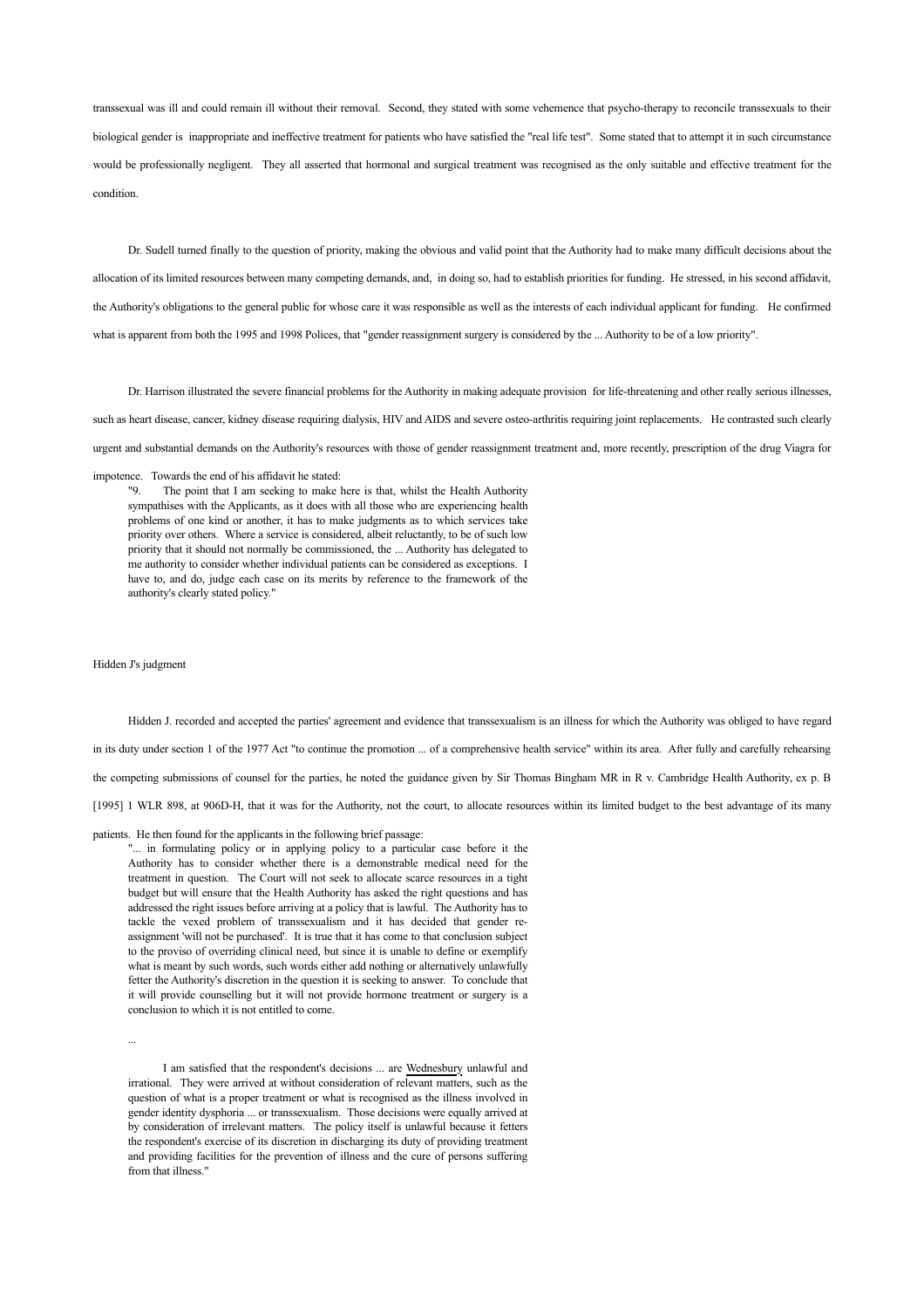The Judge's order, as expressed, was simply to quash the "decision/policy" of the Authority.

The issues and the submissions

The starting point, as Hidden J. indicated, is that a health authority has a discretion how to allocate its finite budget. In the Cambridge Health Authority

case Sir Thomas Bingham MR said, at 906ED-E:

"It is common knowledge that health authorities of all kinds are constantly pressed to make ends meet. The cannot pay their nurses as much as they would like; they cannot provide all the treatments they would like; they cannot purchase all the extremely expensive medical equipment they would like; they cannot carry out all the research they would like, they cannot build all the hospitals and specialist units they would like. Difficult and agonising judgments have to be made as to how a limited budget is best allocated to the maximum advantage of the maximum number of patients. That is not a judgment which the court can make."

Those general considerations are now reinforced by the passages from this Court's judgment in Coughlan that I have set out earlier.

Mr. David Pannick, QC, on behalf of the Authority, put those considerations at the forefront of his argument. He referred to the limits on the Authority's resources, the many demands on them, the need to establish priorities and apply them subject to the individual circumstances of each case, and the difficult decisions in that context it had to make. He maintained that the Authority was entitled to give gender reassignment treatment a low priority, having regard both to its assessment of its position in the scale of importance of illnesses for which it had to provide ("appropriateness") and also to its uncertainty as to the effectiveness of hormonal treatment and surgery in producing a healthy outcome. He submitted that the Authority's policy of recognition of transsexualism as an illness, but rating it low in its list of priorities for demands on its finite resources was rational.

He submitted that the Authority's policy in allowing for exceptions to be made where the circumstances justified them in individual cases, but without prescribing the qualifying circumstances, and of considering each of the respondents' cases on their individual merits was also rational, relying on the observations of Bankes LJ in Rex v. Port of London Authority, ex p. Kynoch Ltd. [1919] 1 KB 176, CA, at 184, and of Lord Reid in British Oxygen Co. Ltd. v. Board of Trade [1971] AC 610, at 625D-E. He submitted that, on the affidavit evidence of Drs. Sudell and Harrison and the documentary material before Hidden J., it was plain that the Authority had considered the circumstances of each individual case on its merits in considering whether it could regard it as an exception to it policy.

Mr. Nicholas Blake, QC, for the Respondents, submitted that the Authority's Policy was irrational and that it unlawfully fettered its discretion. Stripped of legalese, his complaint was that the Authority, in the formulation and application of its policy, demonstrated an inadequate understanding of the nature of transsexualism. He prefaced his submissions by making the point that, although the Authority is exercising delegated powers of the Secretary of State under sections 1 and 3 of the 1977 Act in its area, it must nevertheless give effect to the overall purpose declared in section 1 of promoting an improved comprehensive service throughout England and Wales for the prevention, diagnosis and treatment of illness. He accepted that it was for each Regional Health Authority and its medical advisers to devise a policy of priorities for the treatment of illnesses of various sorts and severity. However, he submitted that policies should be sufficiently flexible as not to impose a "blanket" denial of treatment even where in individual cases a clinical need for it could be demonstrated. Otherwise, he submitted, entitlement to treatment would depend on where patients live - "post-code rationing" - an outcome clearly contrary to the object of the 1977 Act.

Mr. Blake argued that a necessary starting point in all cases where some priority "rationing" of limited resources is required is a proper understanding of the needs of the patient and of the effectiveness of available treatment. He submitted that the Authority's Policies and its elaboration of them in evidence before Hidden J. demonstrated that it did not understand the nature of transsexualism, its treatability or the consequences of failure to treat it.

As to the appropriateness of the condition for treatment, Mr. Blake maintained that unless the Authority has properly directed itself by reference to the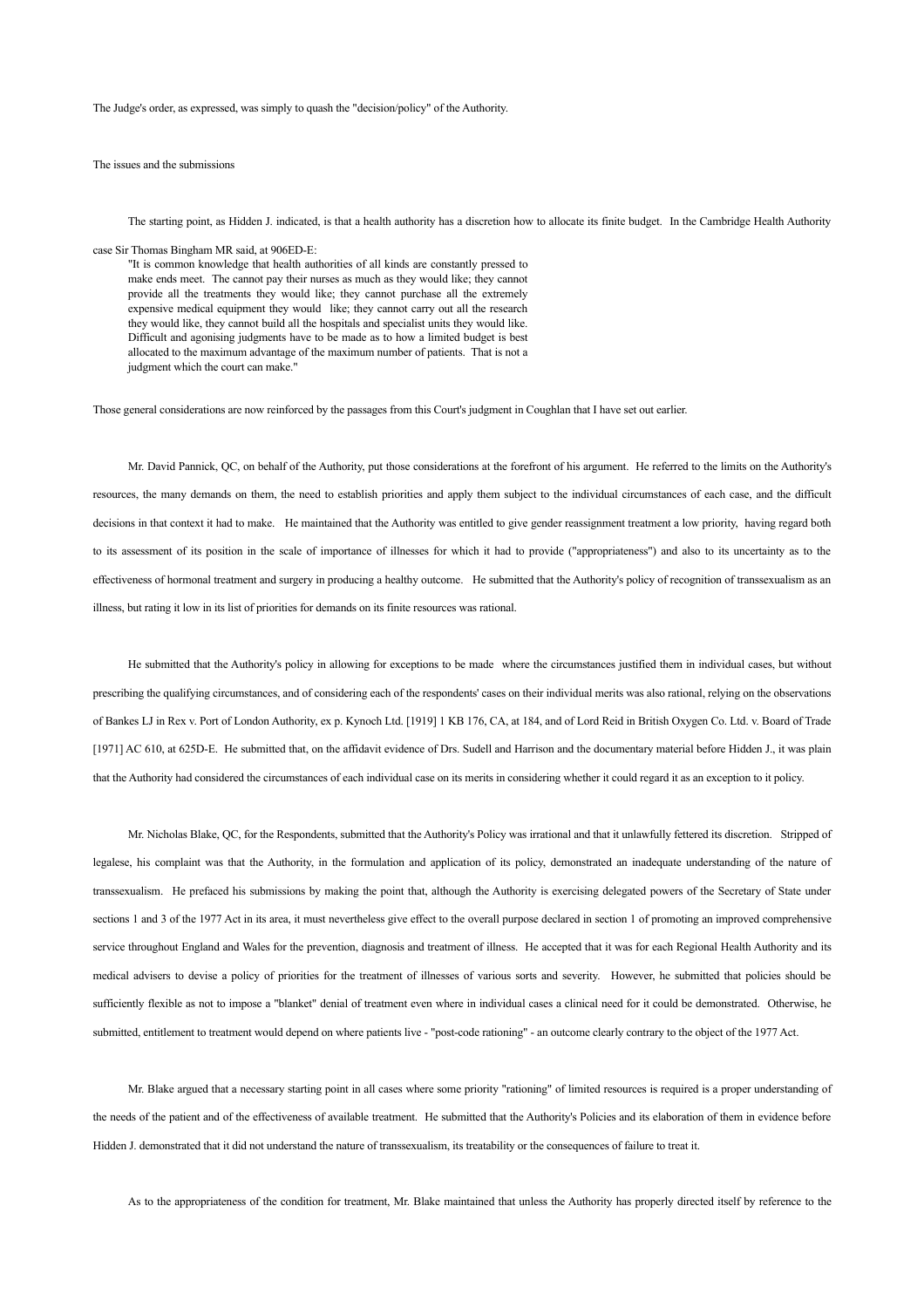consensus of medical opinion on the matter, it could not begin to make an informed decision as to priority. Its fundamental failure of understanding, he submitted, was in according transsexualism, an acknowledged mental illness, the same low level of priority for treatment as cosmetic concerns and choices of life style which were plainly not illnesses. It followed, he reasoned, that for the Authority to single it out, as it did in its 1995 and 1998 Policies, as treatment which it would not purchase outside its area, subject to what seemed to be little more than a theoretical possibility of an applicant establishing an overriding clinical need for it, amounted effectively to a complete embargo on it, which was irrational.

As to the effectiveness of treatment, he criticised the Authority's stance indicated by Dr. Sudell that psycho-therapy to reconcile transsexuals to their condition was as or more effective than hormonal treatment and/or surgery. He submitted that such an approach was irrational in that it defied the widely and well established consensus of medical opinion and literature to the contrary - amply documented in evidence before Hidden J. - that the only effective treatment, depending on the individual case, is a combination of psychiatric evaluation and monitoring, cross-gender living and/or hormonal treatment possibly culminating in surgery. He referred to the recognition of such widely held medical opinion in our own jurisprudence (see e.g. Corbett v. Corbett [1970] 2 All ER 33, per Ormrod J at 42c-43A) and in a number of cases in the European Court of Human Rights (see e.g. Cossey v. UK [1991] 13 EHRR 622). He also referred to a Department for Education and Employment guide to the Sex Discrimination (Gender Reassignment) Regulations 1999 (1999/1102), published in February 1999, recording a 97% success rate for such treatment. He maintained, therefore, that this is not a case where the Court is asked to resolve a dispute by reference to the test in Bolam v. Friern Barnet Hospital Management Committee [1957] 1 WLR 582 where two responsible bodies of medical opinion skilled in the particular treatment in question may have different views. He submitted that, on the evidence before Hidden J., Dr. Sudell's view, not that of an expert in the treatment of transsexuals, is contrary to the only identified body of competent medical opinion on the issue.

Mr. Blake also criticised the Authority's policy by reference to the less restrictive practices of most other Regional Health Authorities in England & Wales. On Dr. Sudell's own evidence before Hidden J., at least 34 out of 41 other Authorities make some form of provision for funding it, including surgery; 13 of those will usually fund it without individual consideration, subject to assessment of suitability; 14 consider each case individually or apply their extra-contractual referral procedures, most funding every case assessed as suitable for treatment, though a few giving it a low priority; 7 do so up to a fixed maximum number of cases per year; and 7 have similar policies to that of the Authority.

#### General principles

As illustrated in the Cambridge Health Authority and Coughlan cases, it is an unhappy but unavoidable feature of state funded health care that Regional Health Authorities have to establish certain priorities in funding different treatments from their finite resources. It is natural that each Authority, in establishing its own priorities, will give greater priority to life-threatening and other grave illnesses than to others obviously less demanding of medical intervention. The precise allocation and weighting of priorities is clearly a matter of judgment for each Authority, keeping well in mind its statutory obligations to meet the reasonable requirements of all those within its area for which it is responsible. It makes sense to have a policy for the purpose - indeed, it might well be irrational not to have one - and it makes sense too that, in settling on such a policy, an Authority would normally place treatment of transsexualism lower in its scale of priorities than, say, cancer or heart disease or kidney failure. Authorities might reasonably differ as to precisely where in the scale transsexualism should be placed and as to the criteria for determining the appropriateness and need for treatment of it in individual cases.

It is proper for an Authority to adopt a general policy for the exercise of such an administrative discretion, to allow for exceptions from it in "exceptional circumstances" and to leave those circumstances undefined; see In re Findlay [1985] 1 AC 318, HL, per Lord Scarman at 335H-336F. In my view, a policy to place transsexualism low in an order of priorities of illnesses for treatment and to deny it treatment save in exceptional circumstances such as overriding clinical need is not in principle irrational, provided that the policy genuinely recognises the possibility of there being an overriding clinical need and requires each request for treatment to be considered on its individual merits.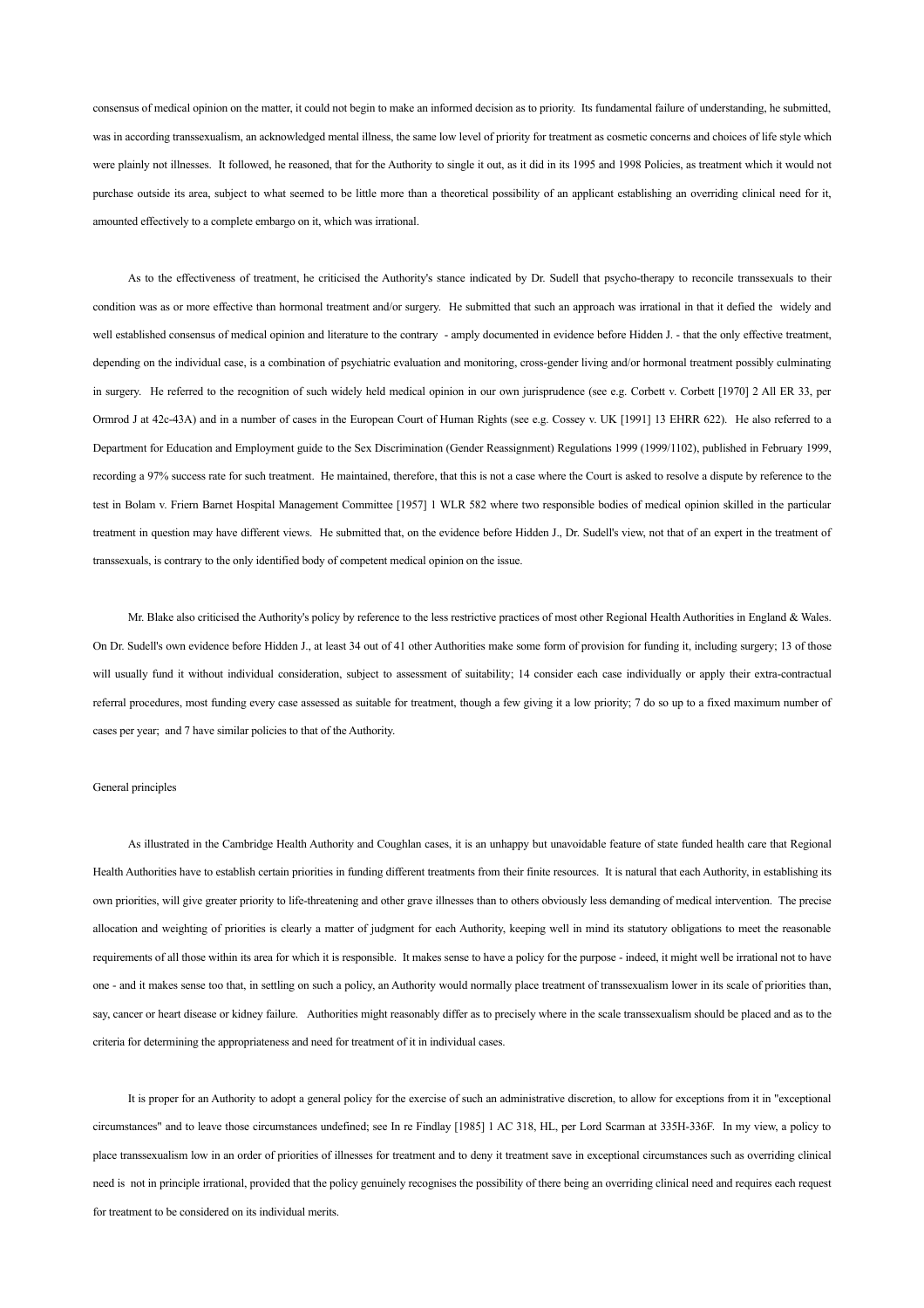However, in establishing priorities - comparing the respective needs of patients suffering from different illnesses and determining the respective strengths of their claims to treatment - it is vital for an Authority: 1) accurately to assess the nature and seriousness of each type of illness; 2) to determine the effectiveness of various forms of treatment for it; and 3) to give proper effect to that assessment and that determination in the formulation and individual application of its policy.

### Conclusions

As I have said, the Authority has acknowledged in its evidence before Hidden J and in its stance on this appeal that transsexualism is an illness. But its recognition of it in its two Policies is at best oblique and lacks conviction. Indeed, both Policies, read together and as a whole, and Dr. Sudell's elaboration of them strongly indicate that the Authority does not really believe it. The inclusion of transsexualism in the 1995 Policy, which was concerned only with medical procedures which the Authority regarded as of "[n]o beneficial health gain or no proven benefit", and bracketing it with cosmetic plastic surgery and the like are testament to that. The same attitude is evident in the 1998 Policy in its introductory references in paragraph 2, under the heading of "Appropriate, effective and cost effective health care", to "interventions on the human body ... not always related to ill health", and again bracketing it with cosmetic surgery and other comparable treatments as "[h]ealth care that will not be commissioned, or ... only with restrictions". If there were any doubt about the Authority's true attitude to the condition, it is removed by paragraphs 42 to 44 of Dr. Sudell's affidavit, which I have set out, clearly evidencing its scepticism of the notion that transsexualism is an illness worthy of medical attention beyond psychiatric reassurance. Where evidence from the policy maker is of a piece with and has as its purpose elaboration of the policy under challenge, it is clearly relevant and capable of throwing light on the true nature of the policy (cf. R v. Westminster City Council, ex p. Ermakov [1996] 2 All ER 302, CA., where the Court regarded as exceptional recourse to evidence the purpose of which was to rescue a flawed decision).

It may be that there is some medical support for such scepticism, despite the apparently overwhelming evidence before Hidden J. that transsexualism is an illness which requires treatment. I say nothing about the scope for debate between doctors on the matter. I do not need to do so because the Authority accepts in these proceedings that it is an illness. It follows that its Policies should, but do not, properly reflect that medical judgment and accord the condition a place somewhere in the scale of its priorities for illnesses instead of relegating it to the outer regions of conditions which it plainly does not so regard.

That basic error, one of failure properly to evaluate such a condition as an illness suitable and appropriate for treatment, is not mitigated by the allowance in both Policies for the possibility of an exception in the case of overriding clinical need or other exceptional circumstances. As I have said, such a provision is not objectionable, but it is important that the starting point against which the exceptional circumstances have to be rated is properly evaluated and that each case is considered on its individual merits, see: per Bankes LJ in R v. Port of London Authority, ex p. Kynoch Ltd., at 184; per Lord Reid in British Oxygen Co. v. Board of Trade, at 624G-625A; and per Lord Scarman in re Findlay, at 335H-336F. The Authority's relegation of what was notionally regarded as an illness to something less, in respect of which an applicant for treatment had to demonstrate an overriding clinical need for treatment, confronted each respondent with a very high and uncertain threshold.

The 1995 Policy gave no indication of what might amount to an overriding clinical need or other exceptional circumstances; nor did the 1998 Policy, save in paragraph 5.1 in which it emphasised the likely rarity and unpredictability of such circumstances, and instanced as a possibility when "the problem" ... was the cause of serious mental illness. Expert assessment that a patient needs the treatment would not do; demonstration of the existence of some other illness was a necessary condition for consideration for treatment. The Authority gave a hint in its consideration of the case of A that epilepsy caused by her untreated transsexualism, if established, might have qualified. But, given the Authority's reluctance to accept gender reassignment as an effective treatment for transsexualism - and it would follow logically any condition caused by it - the provision for an exception in a case of "overriding clinical need" was in practice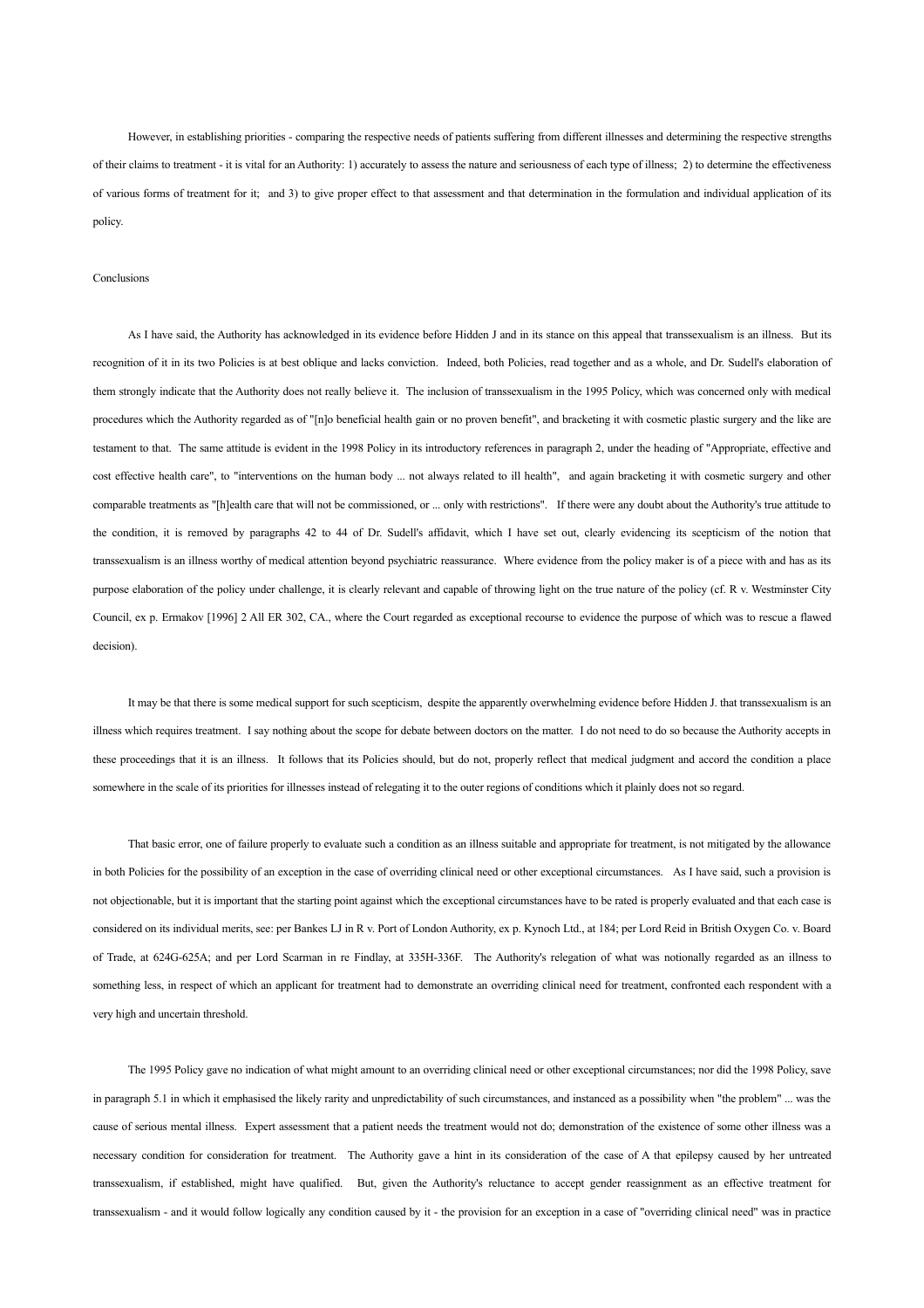meaningless, as Mr. Blake observed. It was as objectionable as a policy which effectively excluded the exercise by the Authority of a medical judgment in the individual circumstances of each case; cf. R v. Secretary of State, ex p. Pfizer Ltd. 26th May 1999 (unreported), per Collins J at page 10 of the transcript of his judgment. Looked at in that light, Dr. Sudell's observation in paragraph 31 of his first affidavit that it was "difficult to imagine what an exceptional clinical need for" gender reassignment might be, is understandable.

I accept, of course, that it is a matter for the medical judgment of the Authority, not the Court, what, if any, effective medical treatment there might be for

transsexualism and any sequelae. As Sir Thomas Bingham MR said in the Cambridge Authority case, at 905A-B: ... the courts are not, contrary to what is sometimes believed, arbiters as to the merits of cases of this kind. Were we to express opinions as to the likelihood of the effectiveness of medical judgment, then we should be straying far from the sphere which under our constitution is accorded to us. We have one function only, which is to rule upon the lawfulness of decisions. That is a function to which we should strictly confine ourselves."

However, if a Regional Health Authority devises a policy not to provide treatment save in cases of overriding clinical need, it makes a nonsense of the policy if, as a matter of its medical judgment, there is no effective treatment for it for which there could be an overriding clinical need. The same applies to any other condition caused by transsexualism such as a mental illness of the seriousness described by Dr. Sudell. If

the Authority considers the cause of such a condition to be untreatable by hormonal treatment and surgery, it is hard to see how it could regard the condition itself as an overriding need for such treatment.

In my view, the stance of the Authority, coupled with the near uniformity of its reasons for rejecting each of the respondents' requests for funding was not

a genuine application of a policy subject to individually determined exceptions of the sort considered acceptable by Lord Scarman in Findlay. It is similar to the

over-rigid application of the near "blanket policy" questioned by Judge J in R v. Warwickshire County Council, ex p. Collymore [1995] ELR 217, at 224-226, "which while in theory admitting of exceptions, may not, in reality result in the proper consideration of each individual case on its merits."

In that case the implementation of the policy, not the policy itself, was quashed, Judge J. considering it unnecessary to decide whether the latter was unlawful.

The policy there and that in this case are not so obviously unlawful as that in R v. London Borough of Bexley, ex p. Jones [1995] ELR 42, where it effectively

admitted no exceptions by reference to individual circumstances. Nevertheless, it has the same basic flaw both in form and application. Leggatt LJ said, at 55: It is ... legitimate for a statutory body ... to adopt a policy designed to ensure a rational and consistent approach to the exercise of a statutory discretion in particular types of case. But it can only do so provided that the policy fairly admits of exceptions to it. In my judgment, the respondents effectually disabled themselves from considering individual cases and there has been no convincing evidence that at any material time they had an exceptions procedure worth the name. There is no indication that there was a genuine willingness to consider individual cases"

Accordingly, given the Authority's acknowledgment that transsexualism is an illness, its policy, in my view, is flawed in two important respects. First, it does not in truth treat transsexualism as an illness, but as an attitude or state of mind which does not warrant medical treatment. Second, the ostensible provision that it makes for exceptions in individual cases and its manner of considering them amount effectively to the operation of a "blanket policy" against funding treatment for the condition because it does not believe in such treatment.

I was at first attracted to Mr. Pannick's alternative submission that, even if the Authority had not properly evaluated the condition of transsexualism, it could, in its allocation of priorities of funding from its finite resources, have lawfully assessed it as not normally worthy of funding and not an exceptional case for treatment in any of the respondents' cases. He suggested that even if the Authority were to reformulate its Policy to meet the concerns that I have indicated, there is an inherent unlikelihood of a different result. In such a circumstance, he submitted, the Court should not interfere with the decisions. He relied upon Sir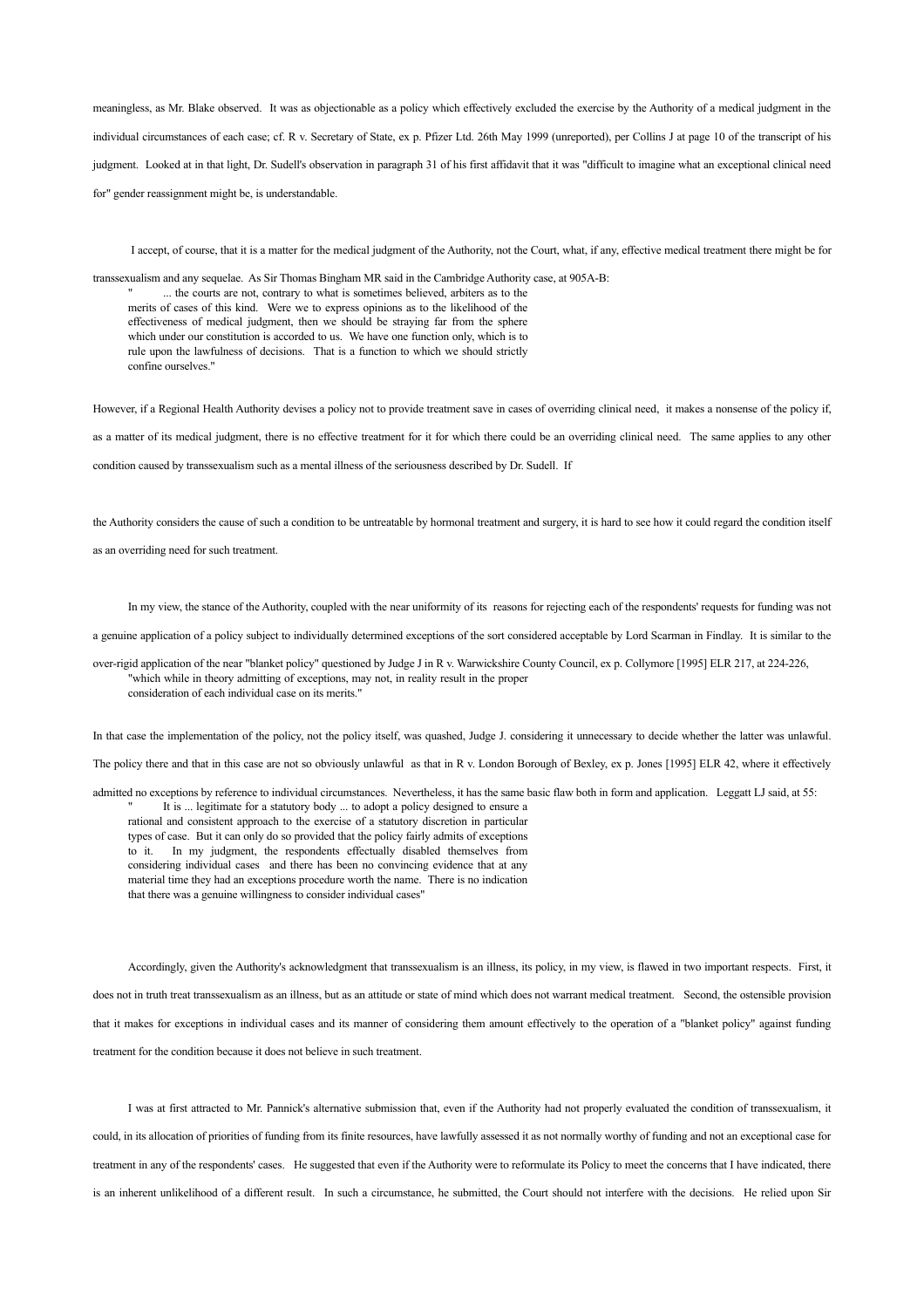Thomas Bingham MR's additional reason in the Cambridge Authority case, at 907C-D, for not disturbing its refusal to fund treatment, that it "could, on a proper review of all the relevant material, reach the same decision that it had already reached".

As Mr. Pannick also submitted, the fact that each of the respondents may have had a clinical need for treatment would not render unlawful the application of a properly formulated policy refusing them treatment if they could not show some additional element in the form of "an overriding clinical need" or otherwise. However, my view is that, as the Authority has not genuinely taken as its starting point in the case of each respondent that her condition is or may be an illness worthy and capable of effective treatment, it would be wrong for the Court to assume the Authority's task. That must remain a matter for it both as a matter of medical judgment in the setting of priorities, the allocation of funds to those priorities having regard to its finite resources and in its provision for exceptions in individual cases.

For those reasons I would quash the Authority's 1995 and 1998 Policies insofar as they concern gender reassignment treatment and the decisions the subjects of this appeal based on them, and remit the matter to the Authority for reconsideration of its policy and the decisions on their individual merits. The Authority should reformulate its policy to give proper weight to its acknowledgement that transsexualism is an illness, apply that weighting when setting its level of priority for treatment and make effective provision for exceptions in individual cases from any general policy restricting the funding of treatment for it.

Human rights, European Union law and discrimination

In the light of that holding it is not necessary for me to rule on Mr. Blake's alternative submissions in reliance on the European Convention on Human Rights and on alleged discrimination. However, in response to his arguments, I should say a few words about each of those submissions.

As to the European Convention of Human Rights, it is not yet part of our domestic law and is relevant only, in an appropriate case, to the Court's consideration of rationality. Mr. Blake indicated that the purpose of his fairly detailed submissions and references to Strasbourg jurisprudence was merely to show that transsexualism is a sufficiently serious condition "to raise human rights problems". Such an unfocused recourse to that jurisdiction, whether before or after the statutory absorption of part of the Convention into the law of England and Wales, is not helpful to the Court. Indeed, it is positively unhelpful, cluttering up its consideration of adequate and more precise domestic principles and authorities governing the issues in play. Thus, the deployment of generalised propositions from the ECHR that a person's sexual identity is of sufficient importance to attract the protection of the right to respect for private and family life under Article 8, or that a denial of medical treatment may, if sufficiently serious, amount to "inhuman or degrading treatment" under Article 3, contributes nothing to resolution of the issues here (see e.g. Rees v. United Kingdom (1988) 9 EHRR 56; Cossey v. United Kingdom (1991) 13 EHRR 622; and the dissenting opinion of Judge Pettiti in B v. France (1992) 16 EHRR 1, at 40-41). It is common ground in this case that transsexualism is an illness; the issues are whether the Authority's policy for the public funding of treatment of it properly reflects that and whether it makes proper provision for consideration of each application for treatment on its individual merits.

In any event, Article 8 imposes no positive obligations to provide treatment. The ECHR in Sheffield and Horsham v. UK (1998) 27 EHRR 163, which

concerned post-operative refusal to accord legal status as a woman, said at 191, para. 52:

The Court reiterates that the notion of 'respect' is not clear-cut, especially as far as the positive obligations inherent in that concept are concerned: having regard to the diversity of the practices followed and the situation obtaining in the Contracting States, the notion's requirements will vary considerably from case to case. In determining whether or not a positive obligation exists, regard must be had to the fair balance that has to be struck between the general interest of the community and the interests of the individual, the search for which balance is inherent in the whole of the Convention."

Interestingly, the Court added at 193, para.58:

"For the Court it continues to be the case that transsexualism raises complex scientific,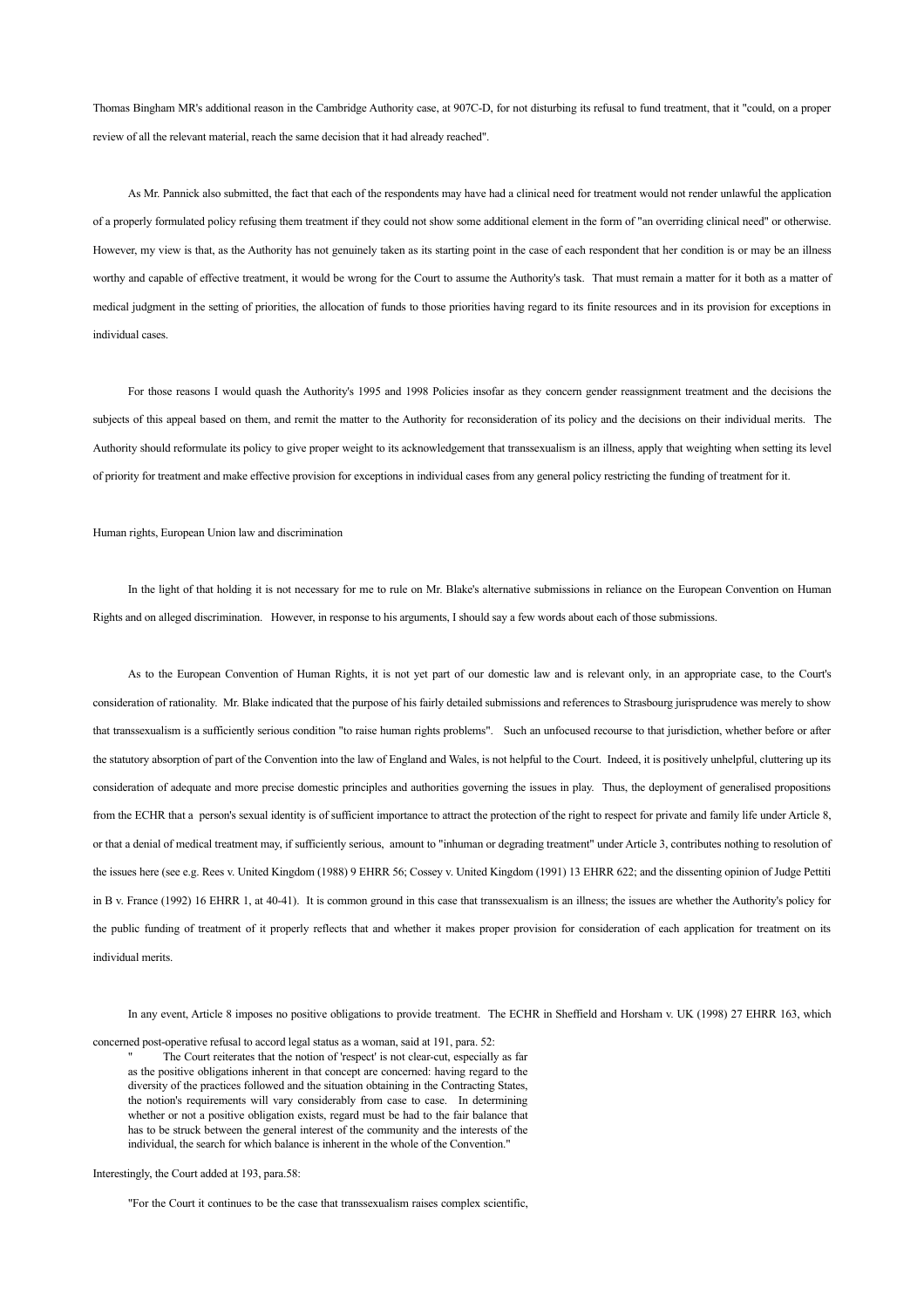legal, moral and social issues, in respect of which there is no generally shared approach among the Contracting States."

As Mr. Pannick observed, if the respondents have no case under Article 8 of failure to respect their private and family life, they could not, a fortiori, establish that they were victims of inhuman or degrading treatment under Article 3 since the same essential issues arise; see Olsson v. Sweden (1988) 11 EHRR 259, at 292, paras. 85-87. And, as he also observed, a breach of the article requires "a particular level" of severity which, of course depends on the circumstances of the case. It is plain, in my view, that Article 3 was not designed for circumstances of this sort of case where the challenge is as to a Health Authority's

allocation of finite funds between competing demands. As Hidden J. observed, in rejecting similar submissions below: "The Convention does not give the applicants rights to free healthcare in general or to gender reassignment surgery in particular. Even if the applicants had such a right it would be qualified by the respondent's right to determine healthcare priorities in the light of its limited resources."

Similarly, Mr. Blake's somewhat irresolute resort to the notion of discrimination in the context of the Convention and Union Law is also misconceived. It was that discrimination between those suffering from transsexualism and other illnesses is contrary to Article 14 in that it amounts to discrimination "on the ground of their sex or other status", and contrary to Article 3(1) of Council Directive (79/7/EEC) providing for equal treatment in matters of social security. He relied on R v. Secretary of State for Health, ex p. Richardson [1996] ICR 471 for the proposition that medical treatment is part of social security. In fact it is an authority for a much narrower point, namely that a scheme for exemption from prescription charges falls within the Directive. As Mr. Pannick observed, the Court did not hold that the provision of medical treatment, as an aspect of policies on public health, amounts to the provision of social security. Article 129 of the EC Treaty leaves the provision of public health services to Member States.

Mr. Blake also referred to a passage from the opinion of the Advocate General in P v. S [1996] ICR 795, at 808, stating that there is unlawful discrimination on grounds of sex where, as a result of "a change of sex" a person is discriminated on the grounds of sex. Clearly, that blindingly obvious and general proposition has nothing to do with the issue in this case which is as to provision of treatment for transsexualism along with other competing demands on finite resources. When pressed as to what form of discrimination he had in mind, Mr. Blake conceded that it was not a difference between the treatment of male and female transsexuals or between transsexuals and anyone else or in any respect other than the necessary difference in provision of treatment for their condition from that of other ill persons for their conditions. That is not a matter of sexual or any other discrimination against which the law provides protection; it is a matter of different priorities for different illnesses, a matter of medical judgment.

Accordingly, I would dismiss the appeals and make the order I have already indicated.

LORD JUSTICE BUXTON: I gratefully adopt the statement of facts and of the relevant legislation set out by my Lord. In view of the importance of this matter I venture to set out my reasons for agreeing with the order that he proposes.

A number of propositions are clearly established, mainly by the decision of this court in R v Cambridgeshire Health Authority ex p B [1995] 1 WLR 898. They are:

1. A health authority can legitimately, indeed must, make choices between the various claims on its budget when, as will usually be the case, it does not have sufficient funds to meet all of those claims.

2. In making those decisions the authority can legitimately take into account a wide range of considerations, including the proven success or otherwise of the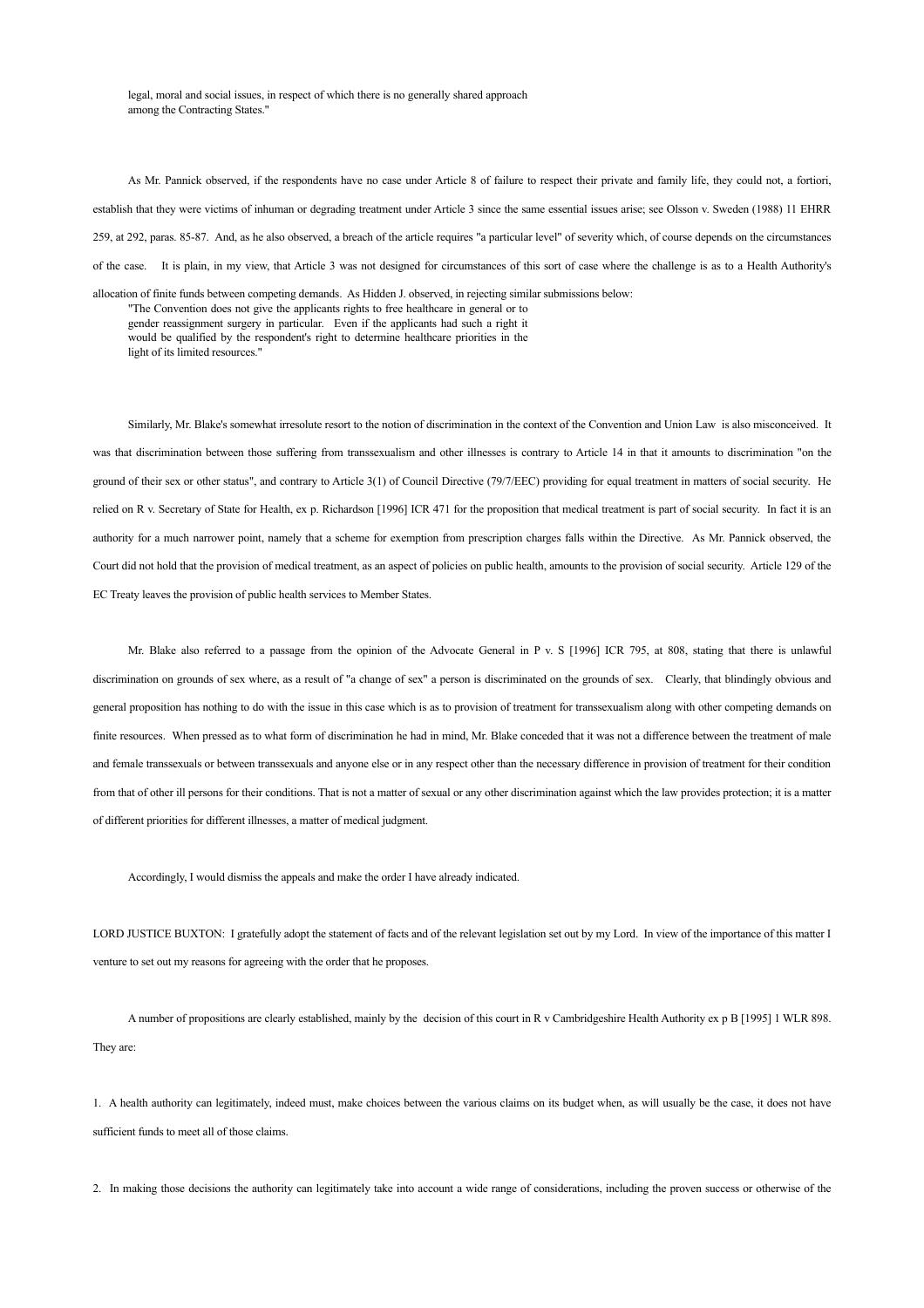proposed treatment; the seriousness of the condition that the treatment is intended to relieve; and the cost of that treatment.

3. The court cannot substitute its decision for that of the authority, either in respect of the medical judgments that the authority makes, or in respect of its view of priorities.

I further agree with Mr Pannick's submission that it follows from the foregoing propositions that a health authority can in the course of performing these functions determine that it will provide no treatment at all for a particular condition, even if the condition is medically recognised as an illness requiring intervention that is categorised as medical and curative, rather than merely cosmetic or a matter of convenience or lifestyle.

In all of this, the court's only role is to require that such decisions are taken in accordance with equally well-known principles of public law. Those principles include a requirement that the decisions are rationally based upon a proper consideration of the facts. The more important the interest of the citizen that the decision affects, the greater will be the degree of consideration that is required of the decision-maker. A decision that, as is the evidence in this case, seriously affects the citizen's health will require substantial consideration, and be subject to careful scrutiny by the court as to its rationality. That will particularly be the case in respect of decisions of the nature referred to in the previous paragraph of this judgment, which involve the refusing of any, or any significant, treatment in respect of an identified and substantial medical condition.

I am not satisfied that the decisions of the health authority in this case met these criteria. In reviewing the process whereby those decisions were made, I first remind myself that the decisions are indeed those of the health authority. That is no merely formal observation. What we have to consider is the material, advice and assumptions on which the health authority based its decision, and not, or at least certainly not primarily, the arguments and information adduced by the health authority's advisers to justify those decisions after they had been made.

I therefore turn to the health authority's two statements of policy, of March 1995 and January 1998. Mr Pannick accepted that clinical effectiveness had been the main thrust of the 1995 paper, as demonstrated by the heading, "medical procedures of no proven health gain or no proven benefit". There was no advice given to the health authority about any particular procedure included in the briefing paper, save for the general warning that a wide range of procedures then in use could not be demonstrated in research trials to have any clinical effectiveness. However, as the evidence in this application demonstrated, first, there is a strong and respectable body of medical opinion that considers gender reassignment procedures to be effective in suitable and properly selected cases; and second that it is unreal to submit that body of opinion to research trials of the type envisaged in the health authority's paper. I emphasise that the mere fact that a body of medical opinion supports the procedure does not put the health authority under any legal obligation to provide the procedure: the standard here is far removed from the Bolam approach in cases of medical negligence. However, where such a body of opinion exists it is in my view not open to a rational health authority simply to determine that a procedure has no proven clinical benefit while giving no indication of why it considers that that is so.

The January 1998 policy specifically superseded that of March 1995, and it is that policy that applies to the cases before us. The January 1998 document was more expansive in its reasoning than its predecessor, but the treatments that it ruled out of consideration were broadly the same. The policy did not confine

itself to treatments of no proven benefit, though that was still an important element in its reasoning. The document however continued, at paragraph 2.3:

The fact that a service is effective and appropriate still does not mean that it represents a good use of NHS resources. It may produce only a small and unimportant improvement in health. It may produce benefits for only a small number of people. Its uncontrolled use may consume resources that could more appropriately be used for other patients. In such circumstances, protocols and service agreements, supported by clinical judgements will ensure that the service is available to patients who can expect to achieve the greatest benefits. They will also ensure that the service does not consume resources excessively relative to competing priorities.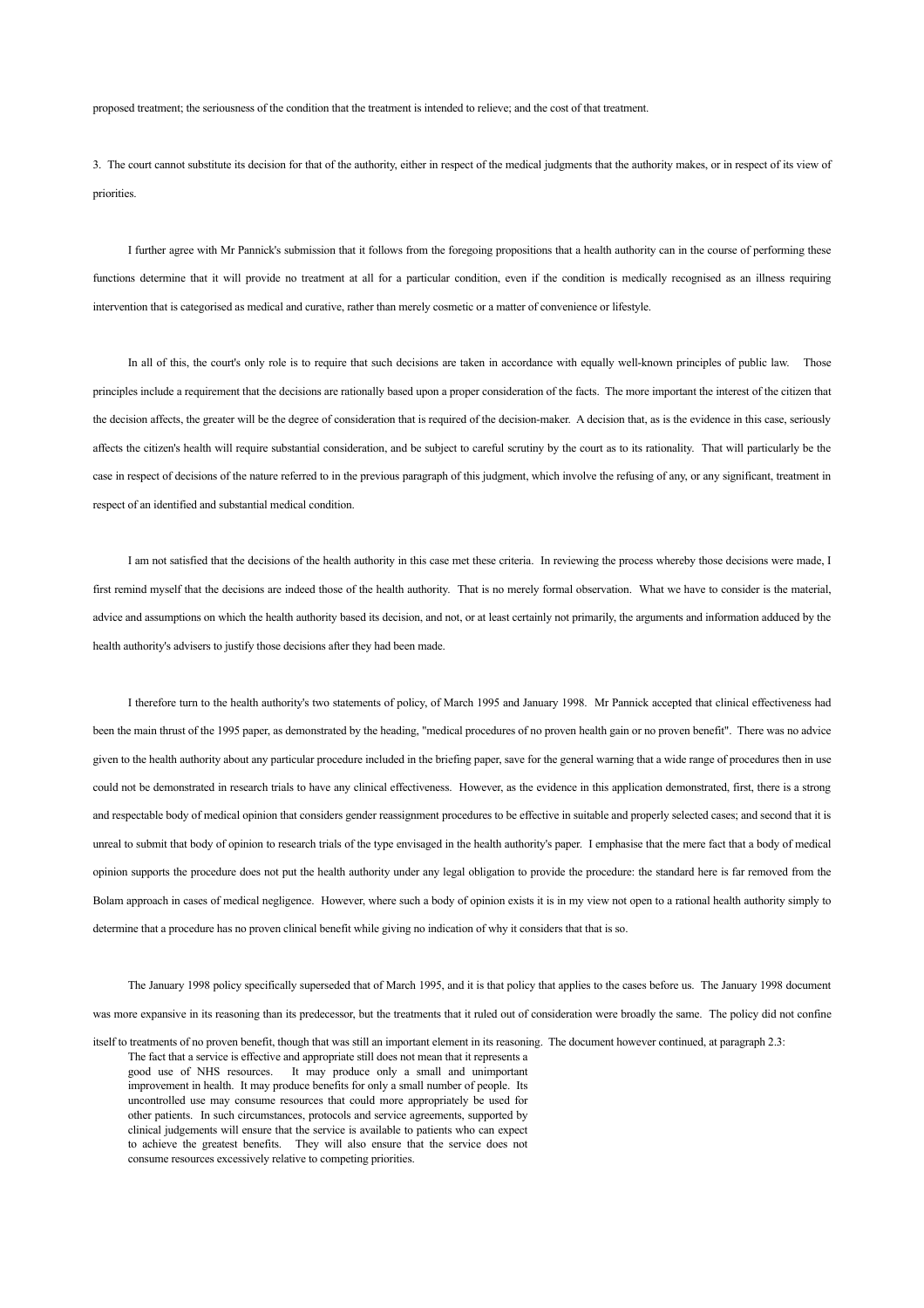There is, however, no indication that those principles, obviously unobjectionable in themselves, were specifically applied to the case of gender reassignment. Insofar as any detailed reference is made to the latter case, the document contents itself with saying that clinical advice that a patient is suitable for surgery will not be regarded as providing an overriding clinical need or exceptional circumstances justifying intervention: which in its context was tantamount to saying that the service will not be provided at all. It is therefore difficult or impossible to escape the conclusion that gender reassignment is included in 1998 policy for the same reasons as obtained in 1995, and with no more explanation or consideration of why that should be so.

In further explanation of its policy the health authority filed the affidavits of Dr Harrison and Dr Sudell. The former addressed the very difficult decisions that have to be made in allocating resources between treatments and procedures that are clearly all of medical benefit, even of medical need, for those who receive them. These are certainly pressing and legitimate considerations for a health authority to take into account; but that general factor does not assist in the present case, because there is no evidence that the health authority reached its conclusion on gender reassignment after any review in which gender reassignment was assessed in terms of clinical need and its cost and benefits compared, even in the most outline way, with treatments for other conditions. Nor, indeed, would such a claim on behalf of the health authority be consistent with Dr Sudell's explanation of the basis on which the decision in relation to gender reassignment was in fact taken.

Dr Sudell, in paragraphs 42 and 44 of his first affidavit, explained the position as follows: It is the view of the Health Authority (paragraph 2 of the 1998 policy) that "interventions on the human body are not always related to ill health, but may be related to a desire to achieve an ideal body image or a bodily function that cannot currently be achieved"....The Health Authority's view is that the comments above apply to gender dysphoria, and therefore that treatment for gender dysphoria is not a condition for which Health Authority funded treatment is appropriate.

This reasoning does not flow naturally from the arrangement of the 1998 policy document. The general statement at the beginning of the paper about surgery to correct body image applies more naturally to the paragraphs dealing with varicose veins and with a wide range of other cosmetic treatments, which the health authority will not fund. No reference is made to this consideration in the short passage in which gender reassignment is specifically discussed. Nevertheless, assuming that that was the health authority's reason for the 1998 policy, as my Lord points out, Dr Sudell's account only reiterates the conclusion that the health authority is of the opinion that gender reassignment intervention, and in particular surgery, is of no, or no proven, clinical benefit. Dr Sudell himself cites a substantial literature that, on its face, suggests the contrary. Dr Sudell expresses caution about the conclusions of that literature, a view that, as a senior health professional, is clearly open to him. However, there is no indication at all that the health authority had the benefit of those views when adopting its policy, or indeed that they gave any consideration to the actual status and value of gender reassignment intervention.

I am therefore driven to the conclusion that the health authority has not demonstrated that degree of rational consideration that can reasonably be expected of it before it decides in effect to give no funding at all to a procedure supported by respectable clinicians and psychiatrists, which is said to be necessary in certain cases to relieve extreme mental distress. The decisions therefore cannot stand and must be reconsidered by the health authority. Mr Pannick invited us however to adopt the approach of this court in Ex p B [1995] 1 WLR at p907B and decline to remit the matter to the health authority because on all the material the health authority could on reconsideration properly reach the conclusion previously adopted. The two cases are, however, quite different. In Ex p B the judge had quashed the health authority's decision because he considered that they had not given proper weight to various factors identified by him. The reason why on any reconsideration the health authority could properly not take those factors into account was that the Court of Appeal did not agree with the judge's view of them; and it would therefore have been inconsistent and indeed, as Bingham MR said, a cruel deception to remit the matter on the basis of those factors. In our case, by contrast, the health authority have in their reasoning not proceeded as this court considers that they should have done.

When the matter is remitted there will still, of course, be many factors that the health authority can properly take into account that may well point towards the original decision being maintained. Those include the cost of the procedures, underlined by expert evidence that once a patient has started on the course of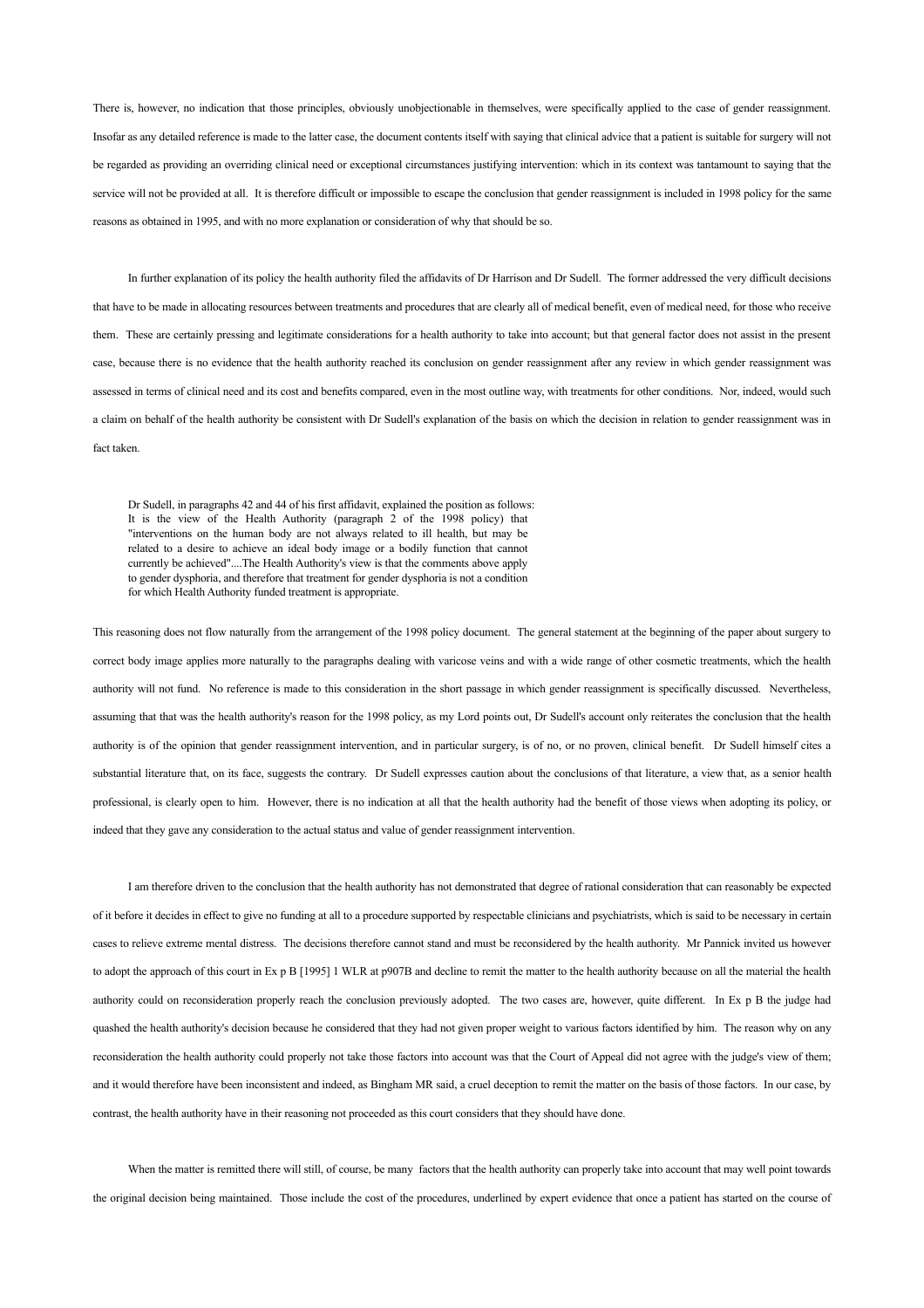counselling and review that course must necessarily be carried through to surgery in those cases where that is advised; the comparatively small number of patients needing gender reassignment treatment; and the costs and demands of other procedures, as so clearly set out in Dr Harrison's evidence. However, if this court were to assert that the health authority, reviewing those factors, would necessarily come to the same decision as previously about gender reassignment procedures it would be making exactly the error of substituting its own judgement for that of the health authority.

I would therefore quash the decisions of the health authority and remit them to the health authority for further consideration. Such consideration should address the clinical evidence as to the need for and nature of gender reassignment procedures, and to the extent that such procedures continue to be subordinated to other claims on the authority's resources indicate, at least in broad terms, the reasons for the authority's choice.

That suffices to dispose of this appeal, but like my Lord I feel obliged to comment on the role played in the case by the additional arguments advanced by the respondents based on the European Convention on Human Rights [the ECHR] and the law of the European Union [EU].

A respondents notice in each case sought to uphold the decision of the judge on the further grounds: i) that the learned judge erred in accepting the submissions of the Appellant in respect of the relevance of the European Convention on Human Rights ('ECHR') as informing the legality of the decision and in finding that the refusal of medical treatment did not:

a) subject the Respondent to degrading treatment within the meaning of Article 3 of the ECHR; and/or

b) fail to respect the Respondent's right to private life within the meaning of Article 8 of the ECHR; and/or

ii) that the learned judge, having found that the refusal of medical treatment to the Respondent was unlawful, erred in accepting the Appellant's submissions that the Respondent had not been treated less favourably on the grounds of sex in matters of social security contrary to the Council Directive 79/7/EEC and s 29 of the Sex Discrimination Act 1975.

In his oral argument, though not in his skeleton, Mr Blake resiled from relying on these arguments as independent grounds, but rather suggested that the importance or significance that the systems of jurisprudence referred to would attach to the interests of his clients reinforced the complaints made in relation to the protection of those interests on English law grounds. I cannot agree either with that approach or with the conclusions drawn from it. If the respondents have legitimate complaint to make in respect of breaches of the ECHR or of the law of the EU that is a matter that this or any court will take extremely seriously, in its own right. If they do not have such specific complaint, general reference to ECHR or EU jurisprudence is not in point. However, in order to deal properly with this part of the case, it necessary to look briefly at the aspects of that jurisprudence referred to by the respondents.

Article 3 of the ECHR addresses positive conduct by public officials of a high degree of seriousness and opprobrium. It has never been applied to merely policy decisions on the allocation of resources, such as the present case is concerned with. That is clear not only from the terms of article 3 itself, and the lack of any suggestion in any of the authorities that it could apply in a case even remotely like the present, but also from the explanation of the reach of article 3 that has been given by the Convention organs. Thus in Tyrer v United Kingdom (1978) 2 EHHR 1, a case concerned with corporal punishment, the Strasbourg Court

held, at paragraphs [30] and [35] of its judgment that

in order for a punishment to be "degrading" and in breach of Article 3 the humiliation or debasement involved must attain a particular level...the Court finds that the applicant was subjected to a punishment in which the element of humiliation attained the level inherent in the notion of "degrading punishment".

More generally, the Strasbourg Commission has on a number of occasions stressed the degree of seriousness of the conduct that article 3 addresses. For instance,

the Commission said in its report in the East African Asians case, 14 December 1973, at p57, The Commission recalls its own statement in the First Greek Case that treatment of an individual may be said to be "degrading" in the sense of Article 3 "if it grossly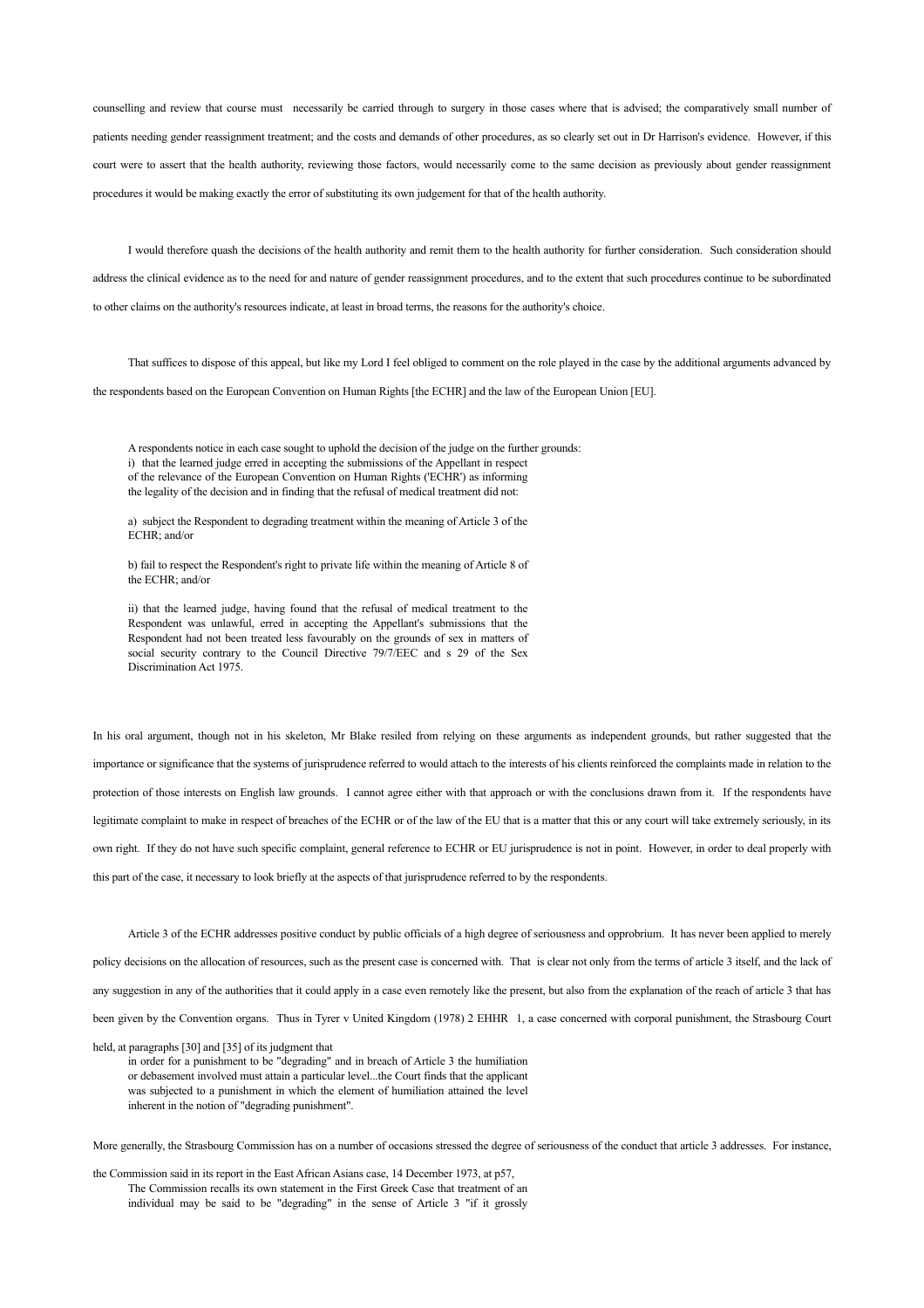humiliates him before others or drives him to act against his will or conscience"...the word "grossly" indicates that Article 3 is only concerned with degrading treatment which reaches a certain level of severity.

These strong statements clearly demonstrate, if demonstration were needed, that to attempt to bring the present case under Article 3 not only strains language and commonsense, but also and even more seriously trivialises that Article in relation to the very important values that it in truth protects.

The situation is less straightforward with regard to Article 8 of the ECHR. There is no doubt that a person's sexual *behaviour* is an important element in his private life, respect for which is guaranteed by article 8 of the ECHR. It is, however, less easy to see that a person's *sexuality* is, in itself, an aspect of his private life, as that concept is understood in the context of article 8, as opposed to being an evidently important, possibly even overriding, aspect of his personality and personal integrity. That difficult question does not, however, need to be pursued, because it is plain that in this case there has occurred no *interference* with either the applicants' private life or with their sexuality.

The ECHR jurisprudence demonstrates that a state can be guilty of such interference simply by inaction, though the cases in which that has been found do not seem to go beyond an obligation to adopt measures to prevent serious infractions of private or family life by subjects of the state: see X and Y v Netherlands 8 EHRR 235[93] and, more generally, Harris et al., Law of the European Convention on Human Rights (1995), pp 320-324. Such an interference could hardly be founded on a refusal to fund medical treatment. And in any event this case plainly falls under the reiterated guidance given by the Strasbourg Court in Cossey v

United Kingdom (1990) 13 EHRR 622[37] and Sheffield and Horsham v United Kingdom (1998) 27 EHRR 163[52]: the notion of 'respect' is not clear-cut, especially as far as the positive obligations inherent in that concept are concerned: having regard to the diversity of the practices followed and the situations obtaining in the Contracting States, the notion's requirements will vary considerably from case to case. In determining whether or not a positive obligation exists, regard must be had to the fair balance that has to be struck between the general interest of the community and the interests of the individual, the search for which balance is inherent in the whole of the Convention.

It is therefore clear that the facts of this case come nowhere near to the type of factual situations addressed by either Article 3 or Article 8 of the ECHR. Mr Blake however said that his reason for not directly relying on the ECHR was not that, but rather that the Human Rights Act 1998 had not yet come into operation. That argument was however unpersuasive because, as I have demonstrated above, a direct claim under that Act, were it in force, would be bound to fail. And Mr Blake's reason for diffidence as to his respondents notice does not apply in relation to the claim that the treatment of his clients was discriminatory on grounds of sex in terms of Directive 79/7 EEC: since the legislation relied on is directly effective in Community law terms.

In that connexion Mr Blake took us to Case 137-94 [1995] ECR 3407 (Richardson), in which the Court of Justice held that a statutory scheme for free medical prescriptions fell under the terms of Article 3 of the Directive, which provides for equal treatment in relation to statutory schemes which provide protection against the following risks: sickness, invalidity, old age, accidents at work [and] unemployment

He argued that the provisions for the diagnosis and treatment of illness in the National Health Service Act were equally such a statutory scheme. That argument entirely overlooks the fact that the Directive is concerned with *benefits*; that is, the provision of financial assistance, or the defrayment of what otherwise would be charges falling on the subject. That is taken for granted throughout the cases, and is explicit in the discussion in, for instance, Case C-243/90 [1992] ECR I-467[12], cited by the Court of Justice in Case 137-94 at paragraph [8]. It has never been suggested, and is not the case, that a national health service falls into that category.

Quite apart from that difficulty, it is impossible to see how the applicants have been the victims of discrimination on grounds of *sex*. True it is that they seek a particular treatment related to their sexuality; but that has been refused not because of that sexuality, but on grounds (which I have already held on English domestic law principles to have been inadequately reasoned) of allocation of resources. If it were an act of discrimination simply to refuse treatment that was